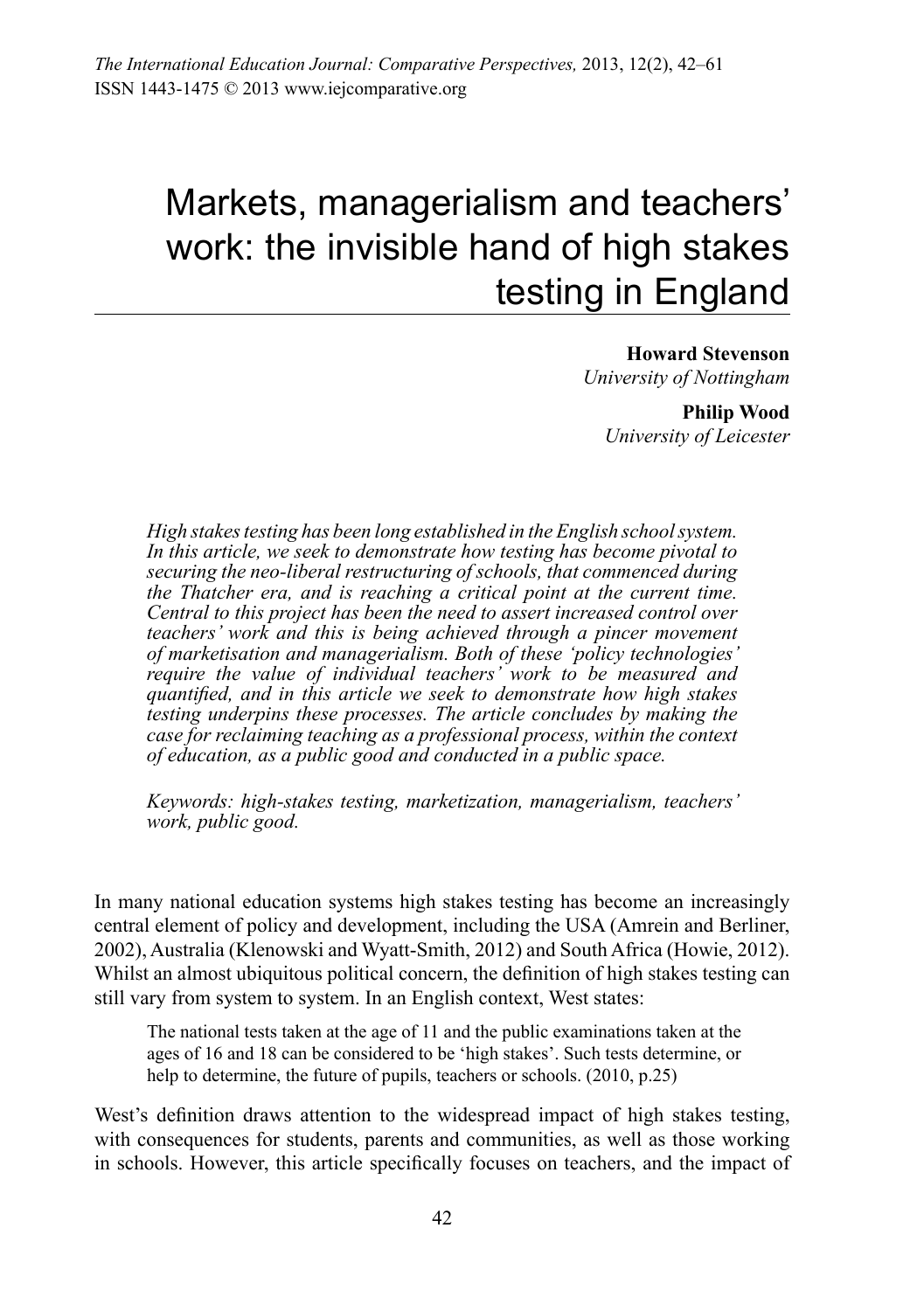high stakes testing on teachers' work. Radical education reform in England in recent years has necessitated a significant reconfiguring of teachers' work. Within the UK, a downward pressure on public spending has driven an intensification of teachers' labour process, whilst the perceived imperative to perform highly in international league tables has narrowed the focus of teaching and learning. These issues are nested within a wider set of ideological struggles over the purposes and future of education. These are struggles that are intensifying as the neo-liberal drive towards systemic privatisation becomes more apparent. Given these developments, the imperative to re-fashion teachers' work becomes critical. As Ingersoll argues, 'This desire to increase control over what goes on in schools and what teachers do in their classrooms resurfaces on a regular basis as a central tenet of education reform'(2003, p.35). In this article, we seek to demonstrate how high stakes testing has been pivotal to asserting an increased control over teachers' work as pressures develop to drive down the costs of teachers' labour process, narrow the focus of the curriculum and, crucially, weaken teachers' collective capacity to resist such developments.

In an article published over 10 years ago, and widely cited since, Stephen Ball argued that new policy technologies were not only re-shaping teachers' experience of work, but what it meant to 'be a teacher' (Ball, 2003). Ball identified three specific policy technologies: the market, managerialism and performativity, arguing in a later contribution that, 'They interrelate and complement one another and work on individual practitioners, work groups and whole organisations to reconstitute social relations, forms of esteem and value, sense of purpose and notions of excellence and good practice' (Ball, 2008 p. 42). In the 2003 article, Ball focused his analysis on performativity as a policy technology that had a particularimpact on re-casting teachers' identities. He further argued that the balance between the different technologies differed between national contexts, but their growing influence represented a global, and globalising, phenomenon. In this article, we seek to draw on Ball's use of policy technologies to analyse more recent developments in the English school system, and specifically in relation to high stakes testing, as England emerges even more strongly as a 'world leader' in driving forward the neo-liberal reform agenda. However, in this article we seek to focus on the two policy technologies that in Ball's 2003 analysis featured much less, namely marketisation and managerialism. Our argument is that in England, in the period since 2003, and particularly in the period following the election of the Coalition government in 2010, it is the pincer movement of markets and managerialism that have combined to effectively and radically re-shape teachers' experience of work. If teachers' identities are being re-framed, and we believe they are, it is the dual-drive of marketisation and managerialism that is shaping that experience. The two elements are distinct, but are interdependent. They work in a complementary way to shape teachers' work, determining what teachers do and how they do it. Furthermore, what both have in common is a dependency on high stakes testing, as both have at their heart the need to turn teaching into numbers – to make the process of teaching something that can be measured and quantified (Taubman, 2009). In this article we seek to demonstrate how these two mechanisms of control, linked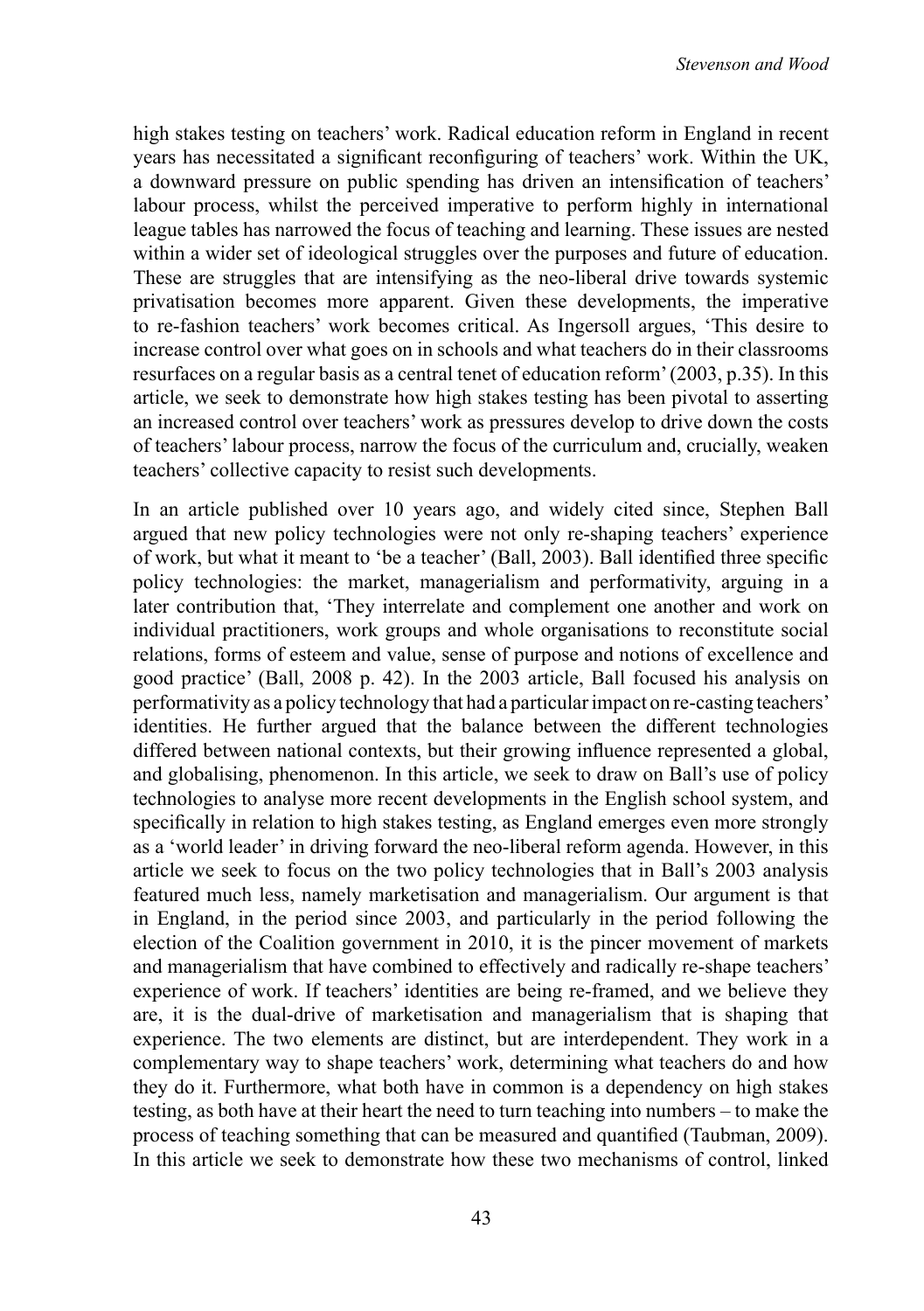through their common dependency on high stakes testing, create a 'free market, strong state'framework within which teachers' work is determined. This 'free market, strong state' analysis draws on Andrew Gamble's analysis of Thatcherism (1988) and frames our argument that current English education reforms represent a Thatcherite 'second wave', and the continued slow-burn of a neo-liberal project commenced in earnest in the 1980s (Stevenson, 2011).

The article begins by providing a contextual background in relation to the development of a high stakes testing system in England. We then argue that such testing has been necessary to transform teachers' labour into a product that can be quantified and measured, before demonstrating how the quantification of teachers' labour is fundamental to the creation of both marketised and managerialist modes of control. The paper concludes by offering a more optimistic vision of what teaching might look like and some of the challenges that need to be confronted if the current trajectory of policy is to be interrupted.

## **High stakes testing in England – a summary**

Within the United Kingdom school sector, education is a devolved responsibility with constituent nations maintaining their own distinct education systems. It is important to assert that this is an article about England and not the wider United Kingdom. The school systems of Wales, Northern Ireland and Scotland look quite different from that in England, and these differences are perhaps at their sharpest in relation to the ways in which students are tested, and the ways in which test data are used for wider purposes. This important point highlights the need to locate policy within a global, and globalising, context, but recognising that policy enactments assume very different forms in local contexts (Rizvi and Lingard, 2010).

England has arguably long had a high-stakes testing regime. This has been based on a number of measurement points at which children were sifted, some being given access to a higher level of education whilst others were shut out, or re-directed to a different, less 'prestigious' route. This was particularly evident in the 11+ exam which acted to select apparently 'higher-ability'children who gained accessto an 'academic'grammar school, whilst the remainder of children (often as high as 75% of a cohort) were sent to more vocationally oriented schools, from which the vast majority entered directly into employment (Benn and Chitty, 1997). The sifting process then continued at the ages of 16 (Ordinary Level General Certificate Education) and 18 (Advanced-Level General Certificate of Education), each occasion acting as a gateway and a rationing mechanism in accessing further educational opportunities. Both of these examination systems became established in the 1950s and continued largely unchanged until the late 1980s. At this point, O levels were reformed and replaced by the General Certificate of Secondary Education (GCSE), whilst A-levels have continued as the examination for 18 year olds to the present day, albeit in revised form. That reform of both exams is currently the focus of sharp debate attests to the continuing contestation of education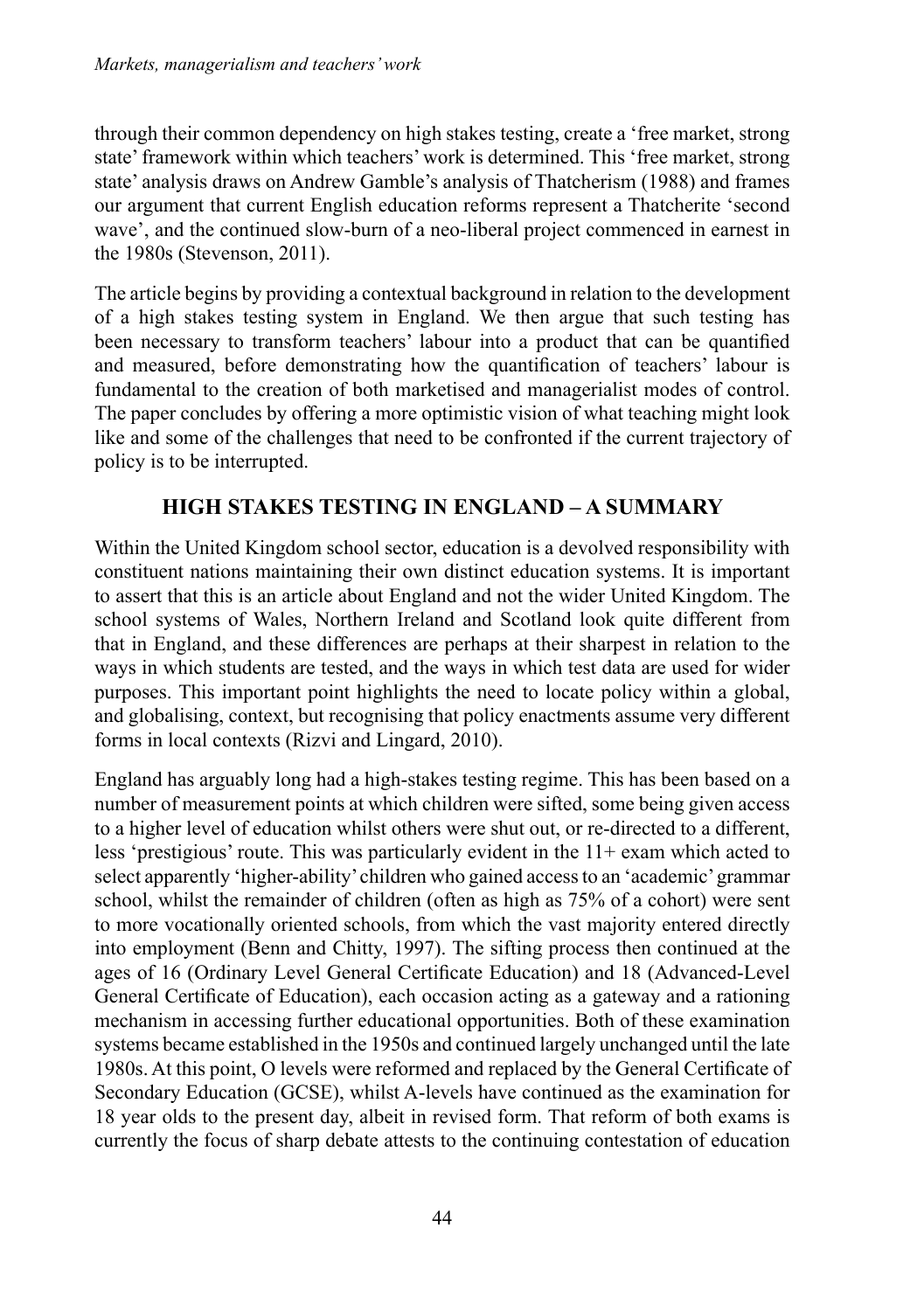purposes and aims (Guardian online, 2013a and also www.ofqual.gov.uk).

In small pockets of the country, the  $11+$  has remained intact as some Conservative Party controlled localities retained a selective system of grammar schools and secondary moderns. However, for the vast majority of the country this system came under challenge in the 1960s. The introduction of open entry comprehensive schools obviated the need for a selective exam at 11, whilst the introduction of the GCSE provided a single unified form of assessment for 16 year olds. This replaced the previous split qualifications at 16 that both reflected, and perpetuated, the grammar school-secondary modern divide.

The introduction of the new single qualification at 16+ was generally considered a progressive reform (Lowe, 2007). However, its introduction coincided with the introduction of the 1988 Education Reform Act (see Gillard 2011), which had a very different impact on the school system. This was the single piece of legislation that redirected the English school system on a very different trajectory from the comprehensive, welfarist principles that had developed in the post-war period. Previously described by one of us as English education's 'neo-liberal moment' (Stevenson, 2011), it wasthe 1988Act that provided the architecture for an increasingly marketised system of public education and which sought to establish new hierarchies in the school system (Simon, 1987). At the centre of the 1988 Act was the introduction of a raft of new testing arrangements (for students at 7, 11, 14 and 16), coupled with publication of results in the form of league tables. The tests were called Standard Assessment Tests (SATs) and were run by government. At Key Stages 4 and 5, these SATs are replaced by GCSE and A-level tests. This new testing framework represented a qualitative shift in the English high stakes system as testing was extended beyond a 'sift and sort'function, to one in which a quasi-market in schooling would become the key mechanism for ensuring school accountability.

The 1988 Act was introduced by a Conservative government committed to radical neo-liberal restructuring of public education, and was one element of a much more fundamental restructuring of the welfare state (Gough, 1983). However, the election of a Labour government some years later did little to change the fundamental direction of travel and the new government showed no desire to challenge the logic of leaguetables as the basis of school accountability (Chitty, 2013). However, within Labour policy there was a recognition that quasi-markets and parental choice did not always deliver the desired outcomes (working class communities often remained stubbornly loyal to their schools despite being told they were 'failing') and as a consequence, externally imposed target-setting emerged more prominently in policy (Ozga, 2009). This manifested itself initially as a policy of 'naming and shaming'schools judged to be below 'target', but in more recent times the integration of high stakes testing and the national inspection regime has become central to linking processes of marketisation with managerialism. The national inspectorate in its modern form was established in the years following the 1988 Act and is known as the Office for Standards in Education (Ofsted). The role of Ofsted is to hold schools accountable for the education they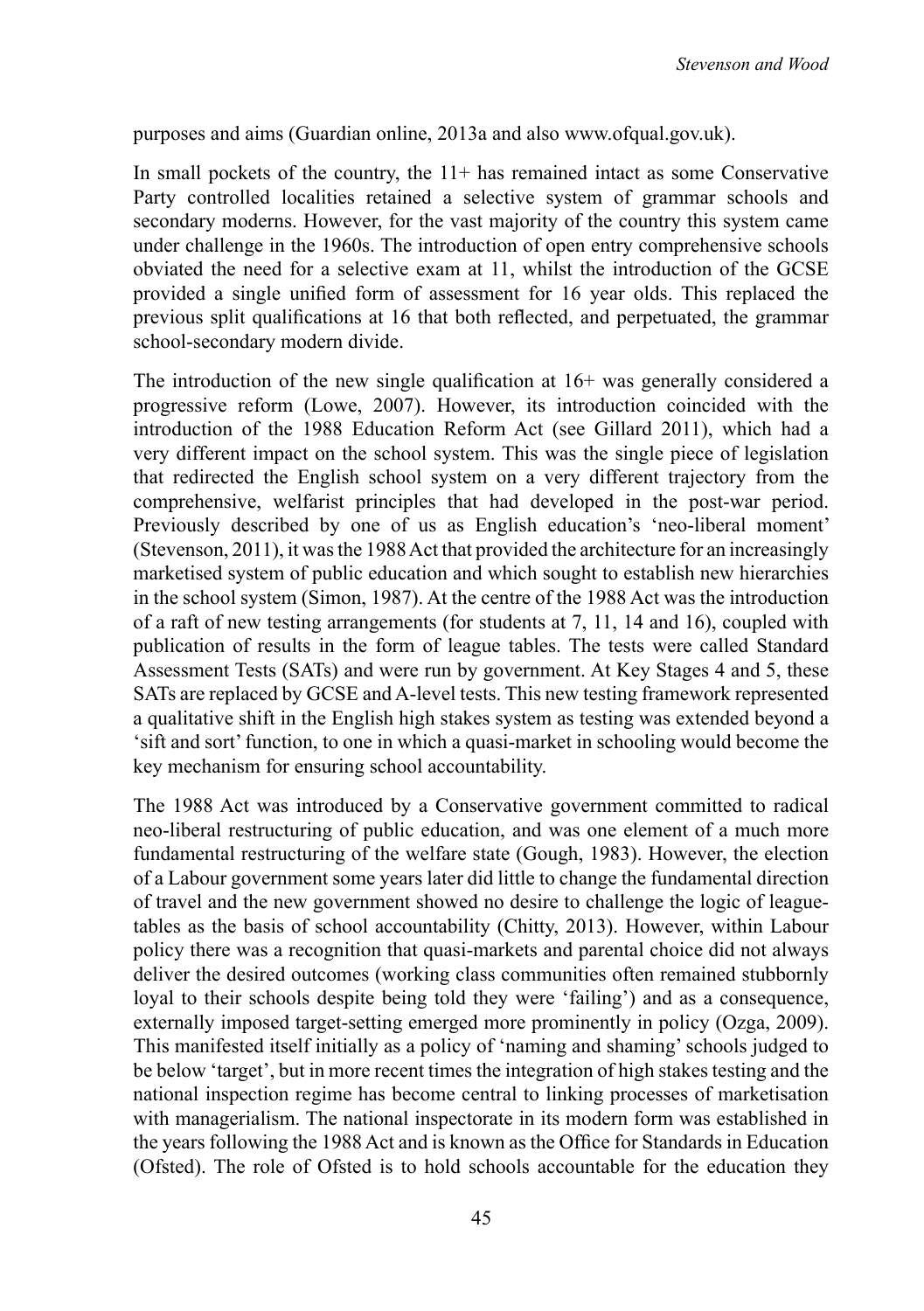provide by inspecting all schools against a common framework. At the current time, schools are categorised following inspection as either 'outstanding', 'good', 'requires improvement' or 'inadequate'(Richards, 2012). Significantly, 'requires improvement' was introduced to replace the previous category of 'satisfactory', which the current Chief Inspector deemed to be no longer good enough (Ofsted online, 2012a). In perhaps one of the clearest examples of how 'good' is re-cast in the new performative culture, it is now explicitly the case that 'satisfactory' is no longer satisfactory. Ofsted's inspection judgements rely heavily on schools' performance in standardised tests with test data emerging as the key indicator of school quality. School examination and testing data is now the central focus for this organisation, most obviously illustrated by the introduction of 'floor targets', raw measurements of the percentage of children in a school who have to pass a benchmark level of attainment for the school to be deemed to be acceptable. Such measures are crude in nature as the targets take no account of the demographics, starting points, and potential barriers to learning that some cohorts of students face. An example of this type of crude target is that in the 2012-13 academic year, all secondary schools had to ensure that 40% of their students passed 5 GCSE examinations (including Maths and English) at a grade C or above, with the target rising to 50% by 2015 regardless of the entry profile of students. Schools which do not meet these targets are not only put under more intense scrutiny by Ofsted, but are also more likely to be given a 'notice to improve', or placed in 'special measures'. Such scenarios open up the possibility of a school being forcibly 'academised', whereby the school is removed from local authority control and its governing body is replaced by an imposed 'trust'. In many cases, 'forced academisation'involves handing responsibility for the school to a private sector sponsor and so the intimate connection between high stakes testing, inspection and the goal of securing incremental privatisation across the school sector becomes transparent. These processes are now well established, and deeply embedded, in the English school system. More than 50% of secondary schools have either opted for, or been coerced into, academisation, whilst the proportion of primary schools remains much lower, but is increasing steadily.

### **Teachers' labour: the quantification of value and the quest for control**

In order to understand the pivotal role played by high stakes testing in asserting control over teachers' work, it is important to understand the political Right's critique of 'professionalism' and the role of producer interests. For those on the political Right, accountability is based within the market, and the accountability of the producer is through the exercising of choice by the consumer (Friedman and Friedman, 1980). The market provides the means by which particular behaviours are either rewarded or punished. The problem for the political Right has always been that an approach to welfare provision that removed welfare from the market (a key principle of the early welfare state according to Marshall, 1950), also removed welfare professionals from the disciplinary control of market forces. Without the constraints imposed by market forces, then welfare professionals were able to 'take over' the institutions in which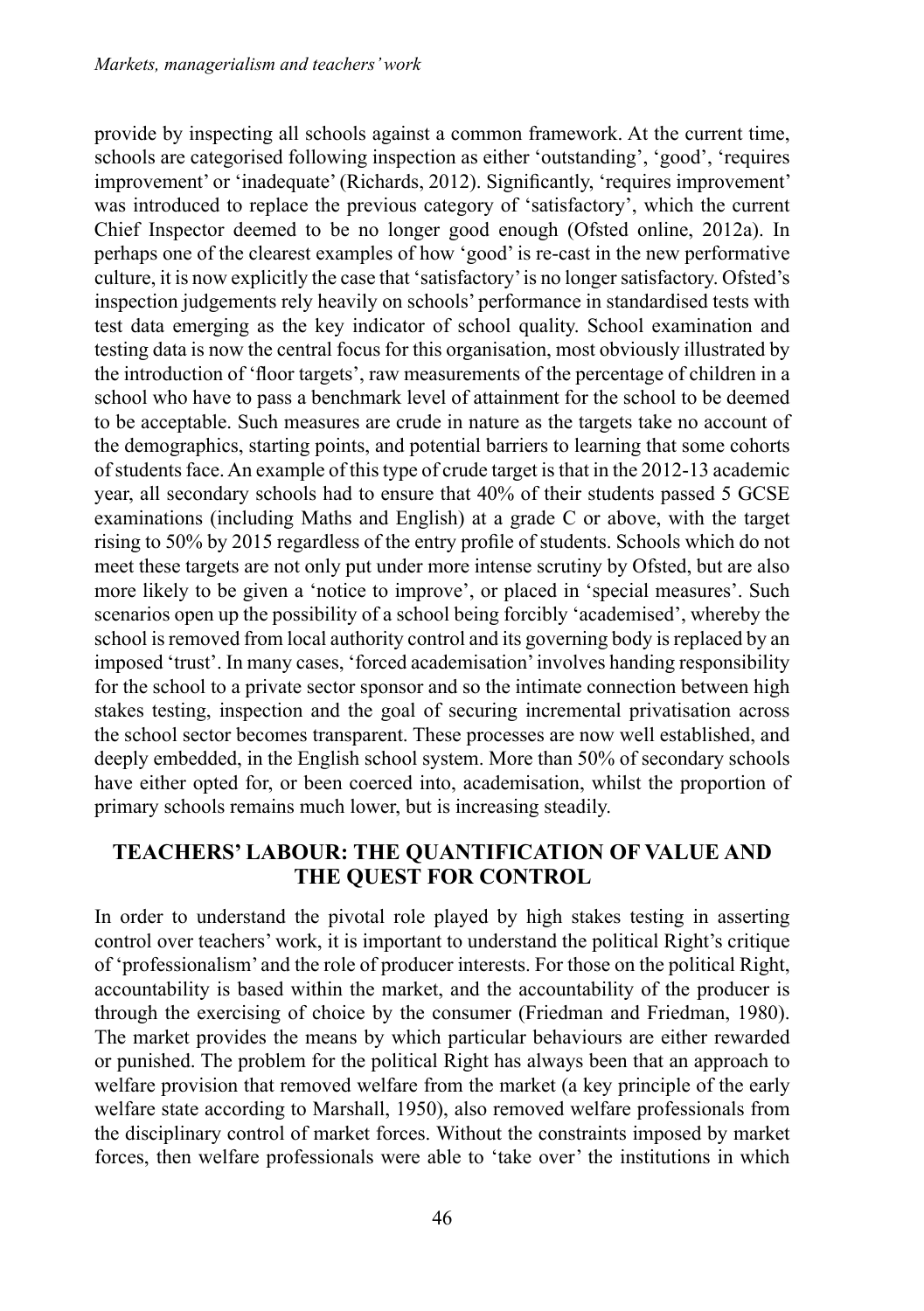they worked, and run them in their own interests (Adam Smith Institute, 1984). It is this analysis that frames the political Right's concept of 'producer capture' and that underscores much of the neo-liberal attack on the welfare state in general, and public sector workers and their trade unions in particular.

For the Right, schools were always particularly vulnerable to producer capture because of difficulties associated with placing any clear value on the work of teachers (Friedman and Friedman 1980). This point was recognised by Connell, who argued:

Teaching is a labour process without an object. At best it has an object so intangible – the minds of the kids, of their capacity to learn – that it cannot be specified in any but vague and metaphorical ways. A great deal of work is done in schools, day in and day out, but this work does not produce any things. Nor does it, like other white collar work, produce visible and quantifiable effects – so many pensions paid, so many dollars turned over, so many patients cured. The 'outcomes of teaching', to use the jargon of educational research, are notoriously difficult to measure. (Connell, 1985, p.70).

The logic of Connell's argument immediately posed a challenge for those who sought to assert greater control over teachers' work. Put simply, if it was the case that teachers'work was incapable of being accurately measured, either in terms of quantity or quality, how might teachers realistically be 'managed'? How might they be directed towards particular activities, and critically, how might they be held to account for meeting whatever objectives were imposed on them? Such an analysis drew directly on Taylor's case for scientific management (Taylor, 1914) in which he argued that workers' control of their own labour process derived from their own knowledge and expertise in relation to their work. Only when that knowledge was transferred to managers could management assert serious control over their employees. Hence, Taylor's argument that all labour processes must be deconstructed and subject to 'scientific' analysis. By this he meant fragmenting each activity into a number of discrete elements and transforming each one into a measureable and quantifiable process. Such a process was considered to increase efficiency in two ways. First, by identifying 'low value' elements of the labour process, whereby elements of work deemed to require less skill could be allocated lower cost labour. Second, the quantification of the value of output would facilitate more sophisticated performance comparison between employees with Taylor arguing that performance could be enhanced by linking individual worker output much more closely to rewards (and sanctions). It follows that none of this could be achieved without not only being able to quantify the 'value' of output generally, but specifically being able to quantify the output of individual workers.

Critiques of Taylorism gave rise to a rich critical tradition in the sociology of work, initiated, arguably, by Braverman'sseminal contribution 'Labor and monopoly capital' (1974). Braverman exposed the 'science' behind Taylorism, and relocated it within the context of an employment relationship in which the employer can only realise surplus when a worker's ability to work is transformed into productive labour. Braverman argued that 'control' of the labour process was the central challenge for management,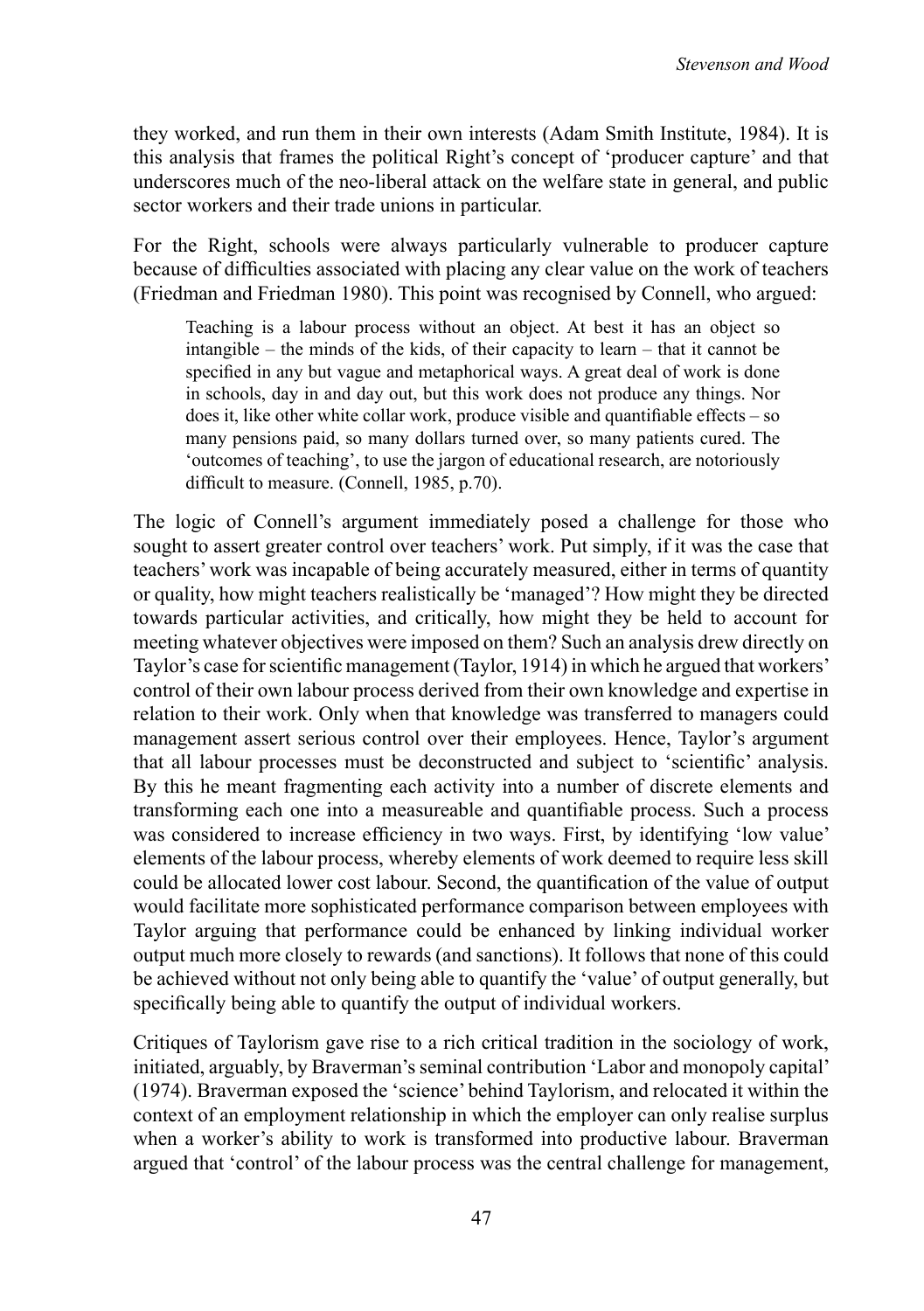and that this was best achieved by separating the planning of work from the doing of work, thereby 'destroying the craft as a process under the control of the worker, he [the manager] reconstitutes it as a process under his own control' (Braverman, 1974, p78). Such a framework of analysis was soon applied to the work of teachers and there has been a considerable volume of scholarship that has drawn on this tradition (Ozga and Lawn 1981; Carter 1997a and b; Smyth 2001; Smyth et al. 2000). However, for some time this tradition has been in retreat (Reid, 2003 and Carter and Stevenson, 2012) and it has become fashionable to assert that traditional labour process analysis does not offer a helpful explanation of recent developments in teachers' work (Bach et al. 2006).

Within this article, we want to challenge the argument that teachers' work is now best understood as the type of 'new professionalism' identified in policy documents in which, high levels of skill and professional judgement are valued (RIG, 2005). Rather we seek to argue that since the mid-1980s, when Connell described teachers' work as 'a labour process without an object', there has been a relentless drive to quantify the output of teachers. The overwhelming purpose of this has been to underscore the processes of marketisation and managerialism that are the key means by which teachers' work is controlled and reconstituted along Taylorist lines. Our argument is that in England it is high stakes testing, now firmly buttressed by national inspection, that is central to these mechanisms of control.

#### **High stakes testing, marketisation and teachers' work.**

The significant role of testing within the English education system can only be fully appreciated when it is connected to a series of symbiotic measures which have embedded market forces deep within the public education system. This process began as early as 1980 (when the 1980 Education Act introduced so-called parental choice policies). However, as we have argued, this process was really set in motion following implementation of the 1988 Education Reform Act. It was the 1988 Act that not only introduced testing at 7, 11, 14 and 16 (based on the newly established National Curriculum) but linked this to publication of results in league tables, expanded the provision for parental choice (through 'open enrolment') and linked school funding very directly to student numbers (through a formula funding system known as Local Management of Schools) (Levačić, 1990). It was at this point that an educational quasimarket was created in the English school sector (Simon, 1988), and it is argued here that the period since then has seen the market become progressively more embedded. At the time of writing, these processes have developed further as local authorities'role in school planning have been largely marginalised and much more open local markets have been promoted. This process has accelerated with the introduction of Free Schools (DfE 2013) whereby new schools are established outside of local authority structures (by groups of parents for example) where it is possible to demonstrate local demand exists. Opposition from within local communities highlights that Free Schools can be highly disruptive to local patterns of school provision (Guardian, online 2012).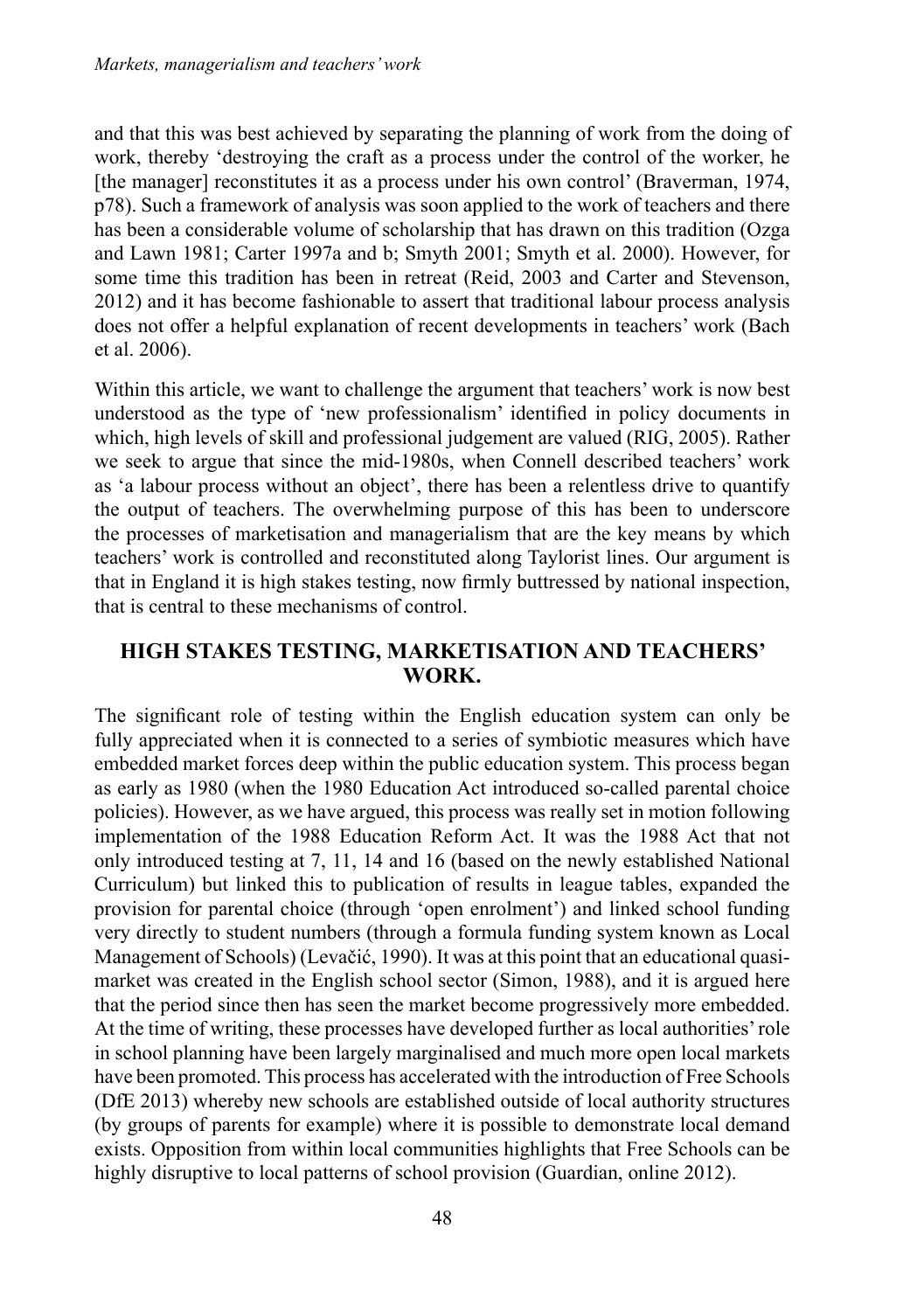The logic reflects elementary market economic theory. 'Consumers' require market information in order to make rational choices. Published test results, ranked in league tables, facilitate 'like-for-like' comparison, whilst open enrolment allows parents to exercise choice. Formula-funding, driven overwhelmingly by pupil numbers, ensures that high performing schools generate large numbers of parental preferences, and with them additional resources. By contrast, schools ranked lower in the league tables are likely to attract fewer parental preferences and hence, face falling rolls, and diminishing budgets. Within this quasi- market, high stakes testing is central. Just as the economic market requires a communicative signal between producers and consumers, so too does the educational quasi-market require an equivalent. Therefore, published test scores perform a similar, *although not equivalent* function to price in the market for school education. In particular, test scores represent a valorisation of value in the school system – a numerical expression of a school's output that acts as a signal to consumers as they are encouraged to express their preferences. In this sense, test scores form a crucial element in the new educational landscape as the invisible hand of the market replaces more visible, and democratic, forms of planning and provision.

However, it is important to recognise that this is *not* a value determined by the interaction of supply and demand in the traditional sense, and therefore it cannot be considered a traditional exchange value. Rather it might more accurately be presented as the quantification of a use value where the use value is determined by the state. Within the English school 'market', it is the state that determines what counts as 'official knowledge' (Apple, 2000) (what is taught, what knowledge is privileged and how 'outputs' are measured and represented in the form of test scores and league tables) and therefore, it is the state that determines use value in education. High stakes tests become the means by which use value is measured and valorised (powerfully reinforced by Ofsted's use of categories to reinforce the official view of 'good'). Therefore, the quasi- market in school education cannot claim to be a representation of what consumers want, but rather what the state asserts they *should* want. In the current English school system, there is great play made of 'freedom', 'de-regulation' and 'autonomy'. Schools are apparently free to respond to what parents want. The consumer is sovereign. However, consumers can choose what they want, only as long as they choose what the state wants them to want. To paraphrase Henry Ford, parents can have whatever colour they want, as long as it is black (Ford, 1922). This was the hard lesson learned by parents of children at Downhills school (and an increasing number of other schools) who fought to retain their school in local authority control, but found the full power of the state mobilised to ensure that the school was transferred to a private contractor against their wishes (Stevenson and Gilliland, forthcoming). In the landscape of schools policy in England, the free market is never far from the strong state, and the market's so-called 'invisible hand' still retains a vice-like grip on those who make a determined effort to fashion a genuine alternative to state sanctioned 'good'.

Given the above policy environment, schools are forced to focus their efforts on maximising 'outputs' to retain market position. In market terms, institutional survival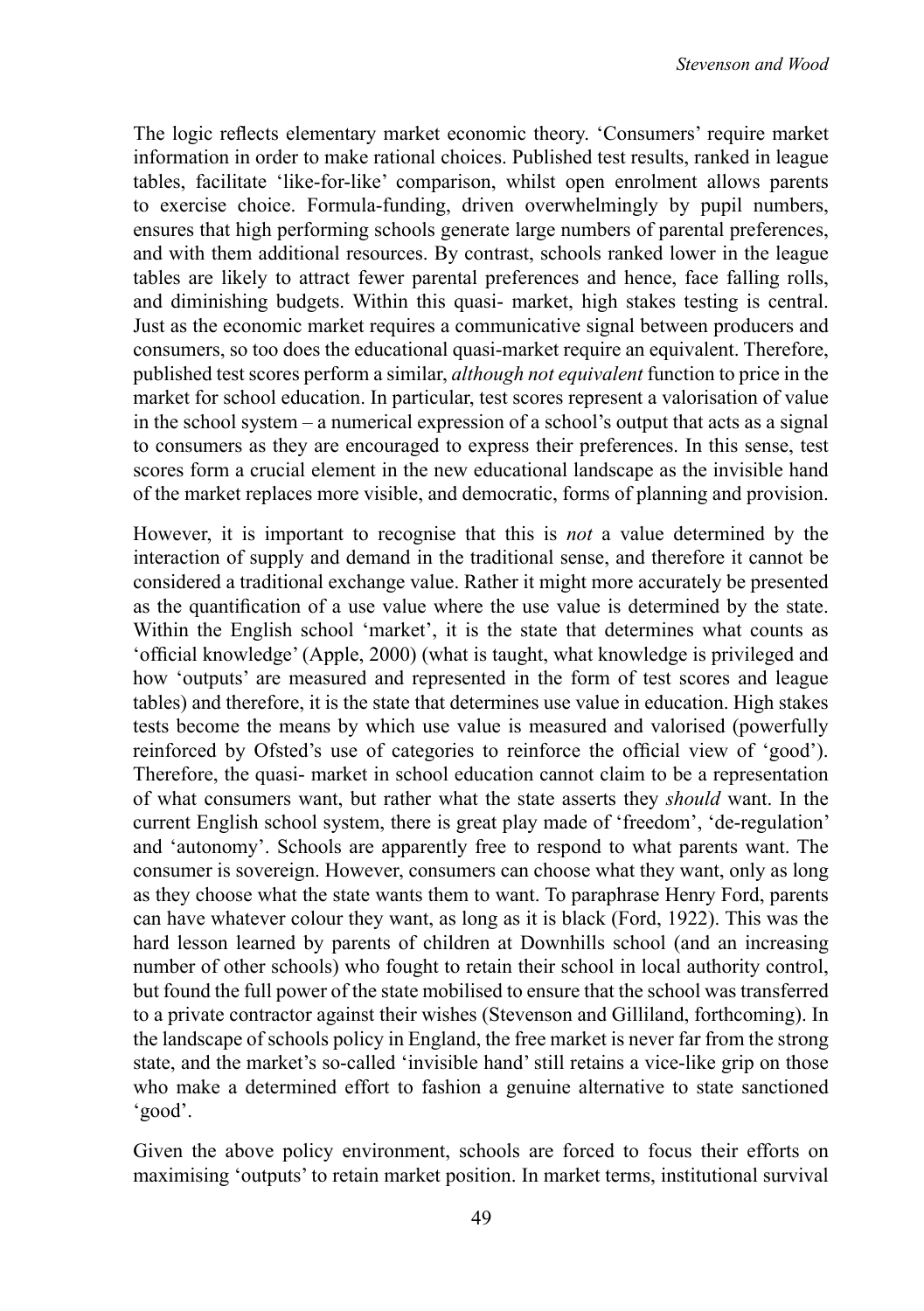depends on market success. As a consequence the 'results imperative' impacts on both the leadership and teaching processes of schools, particularly when under the forensic gaze of the school inspectorate, as occurs when a school is deemed to be failing (Perryman, 2006). The intensification of market forces is intended to place an increased pressure on teachers to improve test scores and for teachers to make this the central focus of their work. However, it is increasingly apparent that the intensification of market pressures in the system has had a range of other consequences on teacher behaviour. For example, there is now an increasing recognition that so-called 'gaming' in the system has been widespread, whereby dubious educational practices are adopted in order to optimise market performance and position. These have included the use of admissions criteria, which are used by some to skew their student populations to the advantage of their results in high stakes testing, (West et al, 2004; West et al, 2006), the focus of additional support to students on key performance threshold borderlines, and the improper use of student exclusions to manipulate aggregate results. To date, overt examples of test data manipulation are isolated, and in England there have been very few examples when compared to the institutional abuses witnessed in the United States (*LA Times*, 2012). Rather, in the English context, what is presented is a 'bending', rather than a breaking of rules relating to the conducting of high stakes assessments (Ofqual, 2012). These are sometimes presented as the 'unintended consequences' of policy as though somehow their occurrence could not have been anticipated. 'Perverse incentives' are acknowledged, but can apparently be regulated away. Nowhere is the link between markets and inequalities made explicit,and nor are the tensions between market logic and professional ethics, as the market-driven pressure to focus on students likely to 'add value' conflict with traditional welfarist commitments to value all students equally. Given the power of the market, it is by no means certain that professional ethics will triumph (Stevenson 2007).

### **High stakes testing, managerialism and teachers' work.**

The emergence of a new managerialism in the public sector generally (Ferlie et al, 1996; Hood, 1991), and in education specifically (Gewirtz, 2001), is well documented. The processes have been in place for some considerable time and are now well established, even if debate continues about the specificities of form and content (Clarke et al 2000). This is evident in a form of management that draws heavily on private sector practice, and which is driven by an emphasis on target-setting, performance review, and the use of incentives and sanctions to reward appropriate behaviours and punish inappropriate behaviour or what is deemed poor performance. The pursuit of such objectives, and the managerialism that underpins them, are not value neutral, but are rather imbued with the values embedded within the wider system. Hence, the values of management reflect the wider values of the market, or as Ball argued, 'value' triumphs over values (Ball, 2003).

At school level teachers experience managerialism principally in the form of targetsetting and performance review, all of which are increasingly underscored by testing.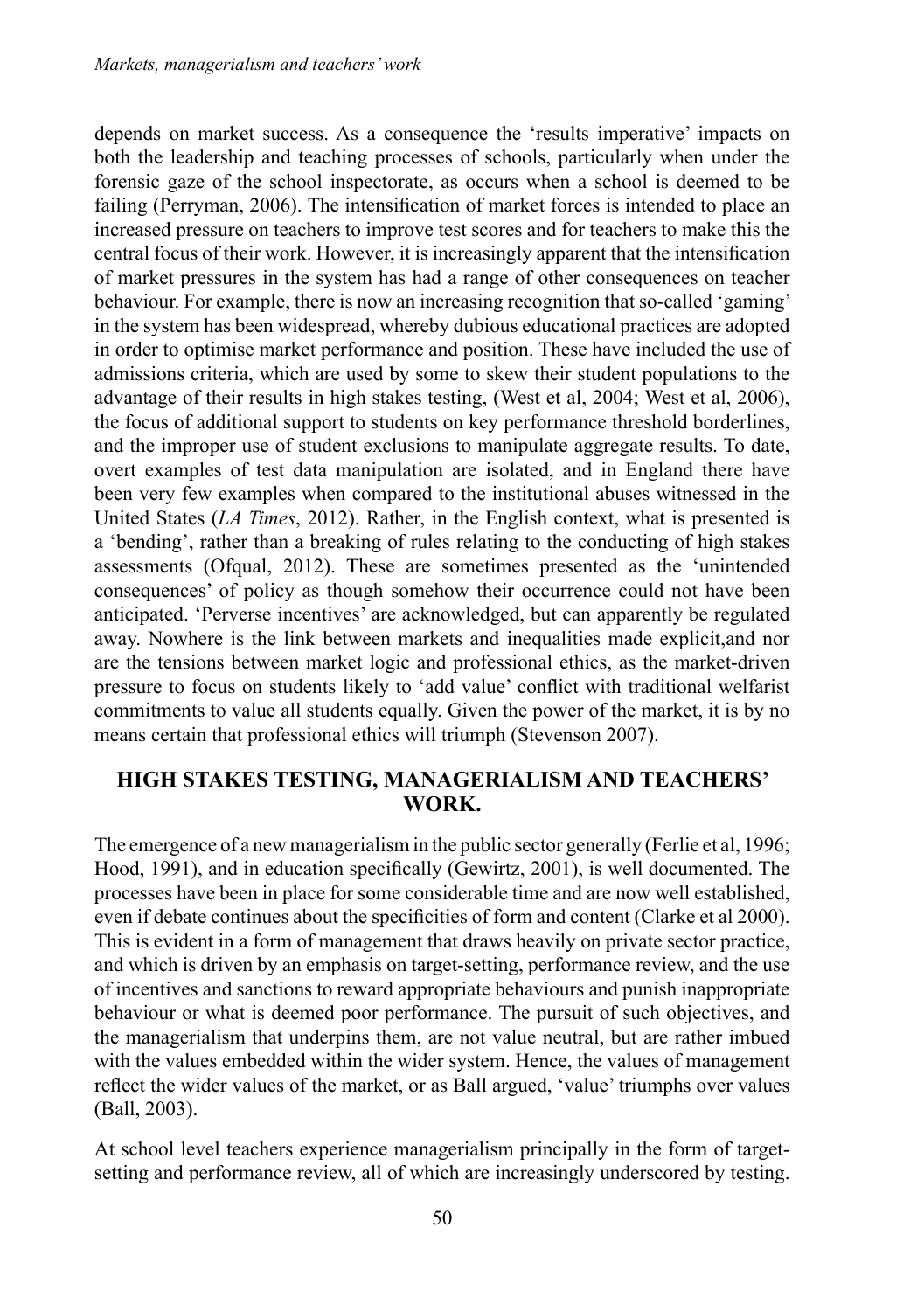This is where traditional high stakes tests must now be seen in the wider context of a system that has often generated a raft of internal testing to track student progress forensically at all points across their school career (allowing so-called value-added analysis and comparison across cohorts). Internal testing takes the form of timed activities, or more general pieces of work, that are used to generate numeric assessment data that in turn are used to track both teachers and students. Students are made aware of the importance of such tests, and become focused on 'performing' when required. Frequent internal testing has therefore, and intentionally, made it easier to quantify the 'output'ofindividual teachers on a regular basis,ratherthan rely solely on the infrequent instrument of annual public testing. This process has in turn been formally embedded in the structures of performance management and the near ubiquitous development of data management systems in schools. These ever more complex systems require teachers' performance to be annually appraised by senior leaders within schools and targets for future performance set. In reality, the process is often experienced as one of perpetual observation and surveillance as the monitoring of pupil performance in tests is buttressed by 'work scrutinies' (management checking of *student* work to monitor *teacher* performance, often conducted with no notice and sometimes without teacher knowledge), lesson observations and 'learning walks' (management 'walk throughs' of curriculum areas). For some time, performance management has made explicit links to teachers' pay, links that have become progressively more entwined over time (Carter et al 2010). More recently, this process has accelerated whereby any automatic pay progression based on length of service is being removed, thereby ensuring that all pay progression is performance-related (STRB, 2012). One head teachers' union has interpreted this as pay awards only being made to teachers judged as Ofsted 'good' or 'outstanding', reinforcing the notion that what was once 'satisfactory' has been redefined as no longer acceptable. The National Association of Head Teachers' (NAHT) recommended pay policy for use in schools is not openly available. However, the commentary of one of the large unions representing classroom teachers highlights the issues:

The NAHT model policy requires teachers to make "good progress towards objectives", be competent in all areas of the relevant Standards and achieve a grading of "good" in classroom observations. Furthermore, it suggests that teachers' objectives should become progressively more challenging as they move up the scale; that evidence wider than that available from the performance management / appraisal review may be considered eg "impact on pupil progress" and "impact on wider outcomes for pupils"; and that teachers who are not graded as "good" should not progress (NUT, 2013).

The screw tightens. As the pressure on schools to meet external targets has increased, and as league table pressures have intensified, then so too have high stakes test scores become a more significant element of teachers' performance management targets and the focus for professional discussion.

What is arguably most developed and widespread is the extent to which teachers' labour has intensified as a result of the increased pressure to deliver specified levels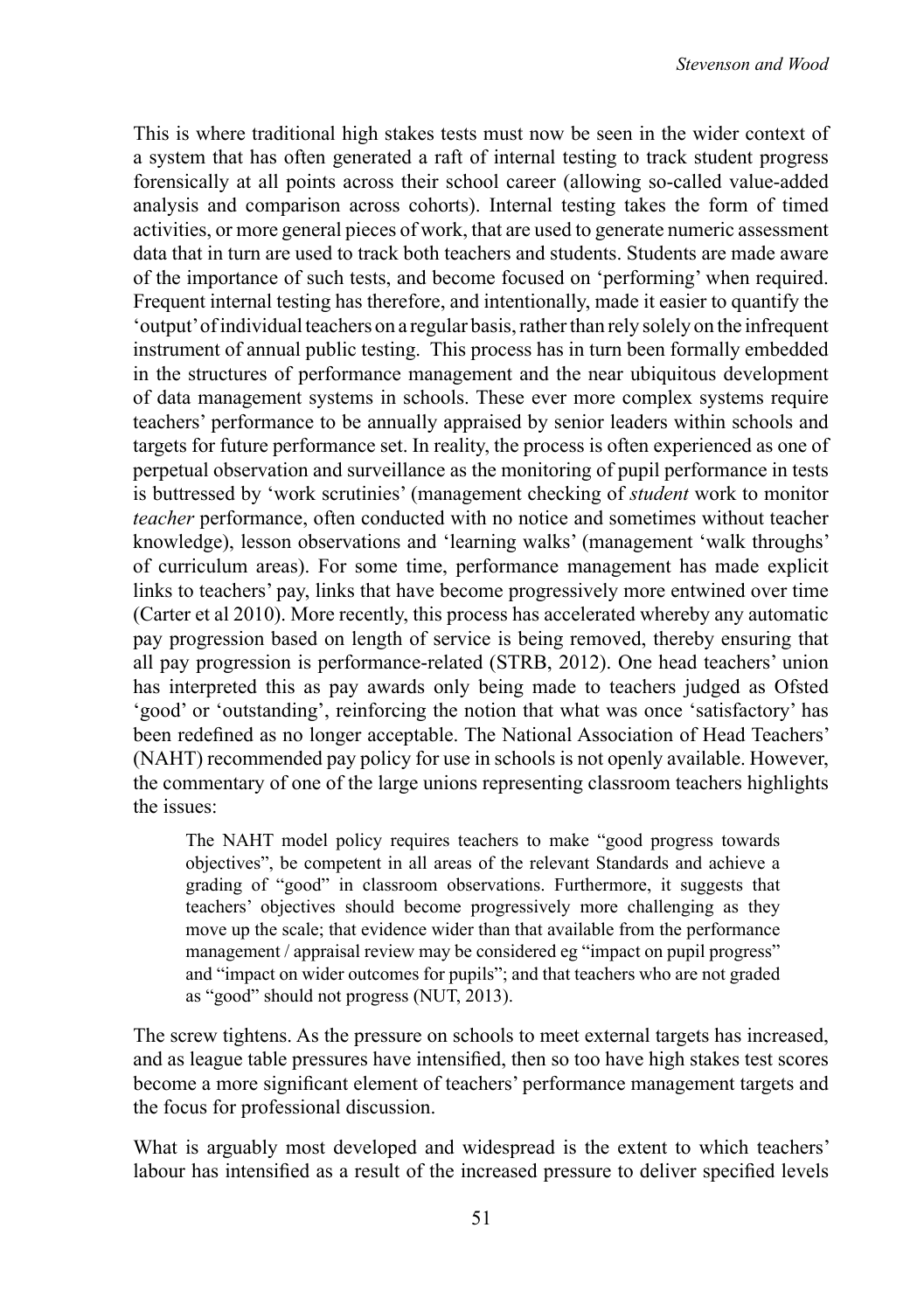of performance as judged by student achievement in external standardised tests. The external tests are the 'public face'of the assessment regime, but are built upon constant internal testing of students used to 'train' them in the culture of assessment. Our argument is that this represents the operationalisation of the fundamental elements of scientific management, whereby managerial control of the labour process is asserted firstly by finding ways to quantify the value of individual employees' output, and secondly, by linking productivity and performance to pay (Chamberlin et al, 2002). All of these essential elements of Taylorist scientific management are now deeply embedded in the English school system allowing student performance in tests (both external and internal) to not only determine merit payments, but now to determine whether basic annual increments are secured or withheld. The Chief Inspector of Schools has denied that the Ofsted framework implies a 'one best way' model of teaching (scientific management *par excellence*) (Ofsted, 2012b), although teacher debate in the blogosphere indicates many teachers in schools perceive and experience this differently. Many take the view that there is'an Ofsted lesson': a prescribed format which must be followed if 'outstanding' is to be awarded.

It follows that one consequence of the increasing importance of student performance in tests of all types is a substantial transfer of power and authority to the school Principal. There can be little doubt that within the current English school system, the 'frontier of control' (Goodrich, 1920) has shifted decisively and that within schools, power and control has transferred upwards. What appears to be happening is that a much more coercive and aggressive approach to management is evident in many schools. However, establishing the precise extent and consequences of this is difficult. Researching the 'dark side'(Brooks, 2005) of schools as organisations has never been easy, but it is arguably becoming more difficult as 'brand-conscious' head-teachers become more wary of approaches by potentially critical researchers. At the moment, the picture we present here draws on occasional evidence that appears in the press (see *Times Educational Supplement*, 2013) or from teacher union disputes (see *Ealing Gazette*, 2013). One fascinating source of data is the emergence of *The Guardian* newspaper's '*Secret Teacher*'. The secret teacher is in fact not a single teacher, but rather the term provides a cover by which teachers are able to provide anonymised accounts of their lives in schools. That teachers need to adopt such measures to raise a voice, arguably speaks volumes of the extent to which mechanisms of control are stifling open and honest debate about what is happening in England's public education system. However, in the absence of such debate, the accounts from the *Secret Teacher* (and the fascinating comments that follow each post) provide a revealing insight into how the new performance-based culture translates into an experience of work in which bullying (Guardian, online 2013b) and castigation for failure (Guardian, online 2013c) appear to be increasingly common. In such a system, where the consequences of noncompliance are potentially high, teachers have little option but to conform to meeting the demands of a system over which they have ever diminishing influence. Managerial control of teachers' work is complete, whilst resistance is made more difficult by the panoply of managerial controls that can be imposed on those considered dissident or recalcitrant.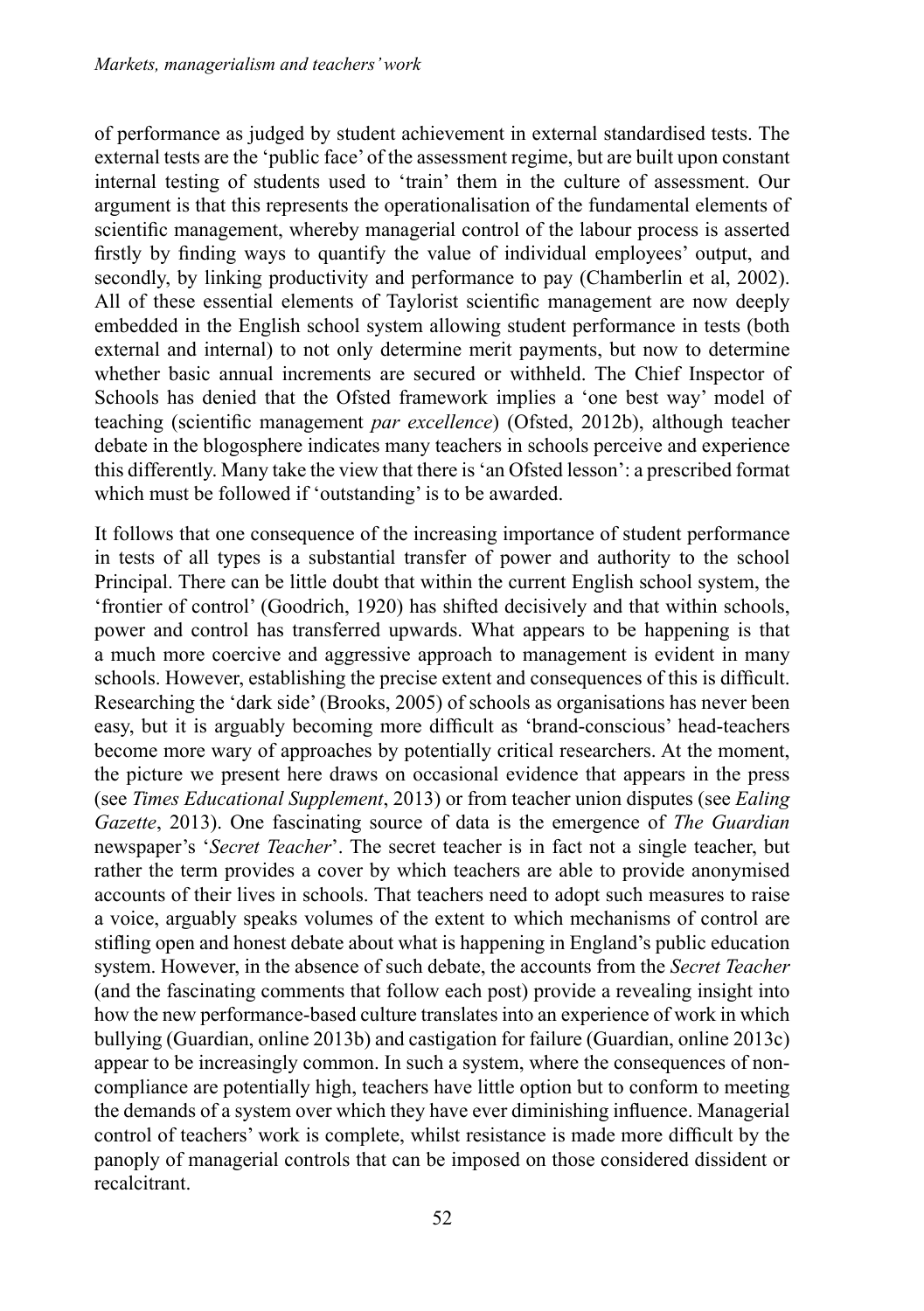### **Integrating markets and managerialism: failure, fragmentation and fear.**

We have endeavoured to illustrate the different ways in which processes of marketisation and managerialism have increasingly shaped teachers' experience of work in the English school system. Each of these elements is distinct, but both are clearly interdependent, with each both shaping, and being shaped by, the other. Our argument is that the processes of marketisation and managerialism are threaded together by narratives of failure, fragmentation and fear, and it is these discourses that shape teachers' experience of work and provide the context within which teachers function.

Narratives of systemic failure are central to the drive to privatize public education. The 'discourse of derision' (Ball, 1990) is nothing new (see Callaghan's 'Great Debate' in 1976, available online at Gillard, 2010), and is not unique to England (see 'A Nation at Risk' (NCEE 1983) in the USA). This narrative about a crisis in public education has always been a central element of the Right's discourse because people cannot be expected to accept radical change (such as privatisation) unless they believe there is a major 'problem' that, by definition, requires a radical 'solution'. The vocabulary of failure has also been turned into quasi-moral panic about 'wasted lives' and the need for rapid solutions to save generations from educational oblivion. In England, in recent years, high stakes testing has become central to the discourse of 'failing schools'. High stakes testing is the means by which national crises in public education are established (poor performance in international league tables), individual schools are identified as 'failing' and individual teachers are identified as 'incompetent'.

Hence, a narrative of failure becomes much more powerful as a means of control when it is sufficiently nuanced to create division between those considered 'failing', and those considered 'successes'. Failure as a discourse of control must therefore create division as it feeds fragmentation and the rivalry that is generated when 'losers' coexist with 'winners'. These are the dividing lines that set school against school and teacher against teacher. Shared interests and identities are fractured as those considered 'successful' are encouraged to set themselves apart from those who 'fail'. In such contexts, any basis for solidarity is inevitably, and intentionally, undermined.

None of the above has serious consequences unless it is underpinned by fear. Failure must have consequences. In a market, the very real threat of failure is meant to engender anxiety; hence, the description of market forces as imposing a discipline. In the new educational market place, failure has become a very real phenomena, with punitive consequencesforschools deemed to be failing (the pressure of being placed in a 'category' by Ofsted, and the potential for forced academisation). At the same time, individual teachers are confronted with 'notices to improve', and formal capability procedures are much more readily invoked. This need to introduce a real sense of fear into the public sector was articulated explicitly by one Coalition government minister: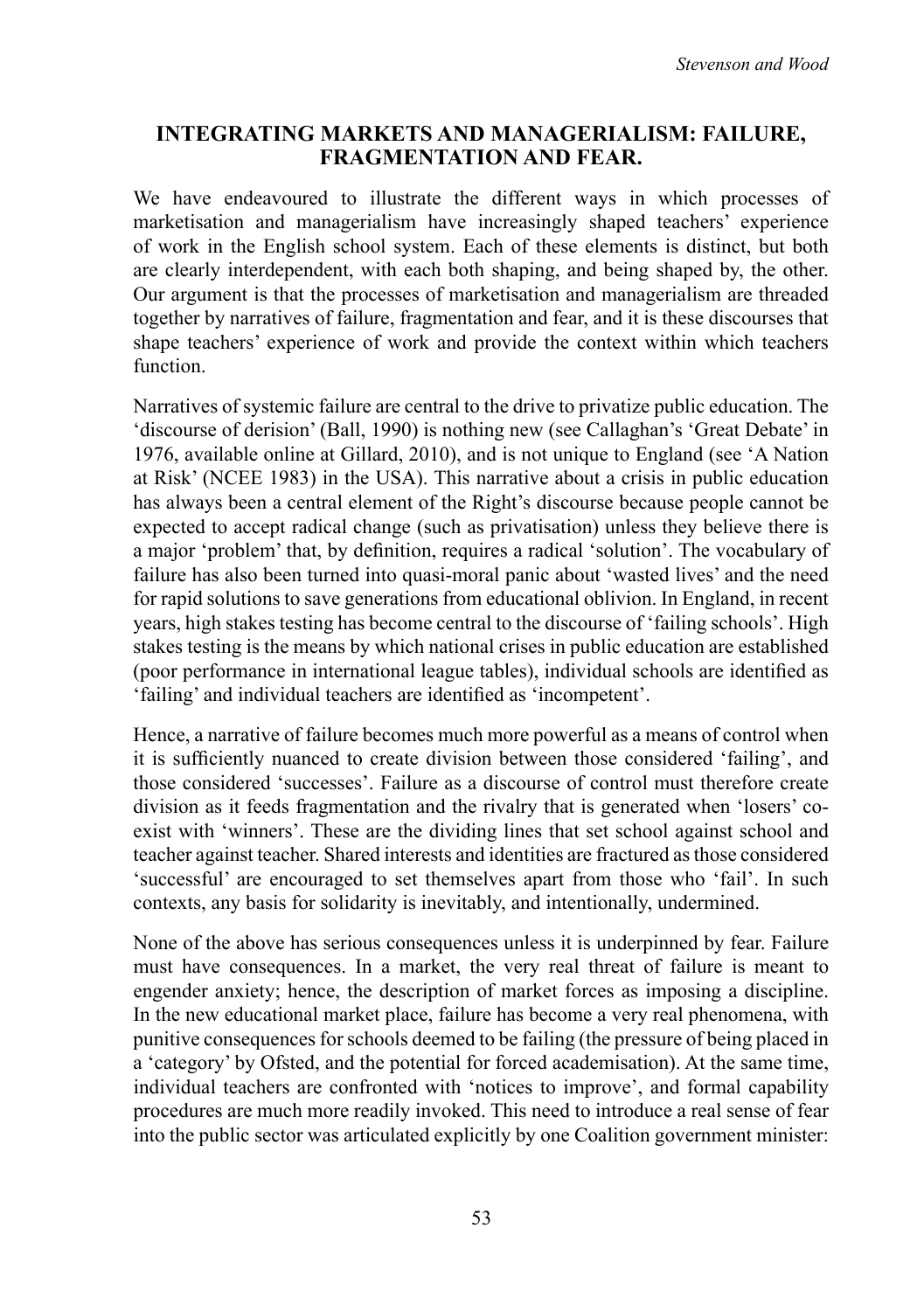You can't have room for innovation and the pressure for excellence without having some real discipline and some fear on the part of the providers that things may go wrong if they don't live up to the aims that society as a whole is demanding of them (Public Service, 2011).

The Minister's convictions are clear – *real* discipline can only be effective in a context where there is *fear*, because failure has consequences. In such a climate, the fear of failure not only drives a compulsion to conform, but fragmentation and division generate a fear of resisting. Resistance and defiance are behaviours that, in a marketised and managerialist culture are exposing and potentially isolating. They generate a vulnerability that can be de-stabilising, and the strength and confidence that comes from solidaristic action is replaced by the fear and vulnerability that flows from isolation. The educational market place has created a much more difficult environment in which teachers can act collectively, and rather it has created a context in which fear can overcome the impulse to challenge. For the privatisers to prevail, what is required more than anything, is for those who seek to defend a democratic, public education to do nothing. Fragmentation, failure and fear are intended to encourage compliance and acquiescence.

## **An alternative future - Reclaiming teaching**

Biesta (2010) highlights the marked impact that the measurement culture has had on all levels of education, from international policy to the individual classroom. He argues that the data provided by high stakes testing has in some ways been useful, adding to our understanding of the educative process. However, at the same time it has led us to have a misplaced belief in the power of factual information. All decisions which are derived from data are, in part, value judgements due to our need to interpret the data we collect. Consequently, data is seen through our own values system, not through some mythical 'objective'lens. Biesta also highlights the problem of deciding what to measure. Do we measure what we value, or do we merely measure what it is easy to measure? In the current English system, we appear to measure that which the *state* values, and in turn we align activity in schools to meet those challenges. This results in a lack of diversity, and a focus on test results as a proxy for the performance of teachers:

The rise of a culture of performativity in education  $-$  a culture in which means become ends in themselves so that targets and indicators of quality become mistaken for quality itself – has been one of the main drivers of an approach to measurement in which normative validity is being replaced by technical validity (Biesta, 2010, p.13).

The constant use of high stakes testing leads to an underlying system of measurement and control (O'Neill, 2002), where teachers become ever more focused on short-term gains and ultimately to an ever greater pressure to teach to the test. We argue that as high stakes testing becomes the core of measurement, so the curriculum needs to align to this philosophy, constantly being refined to 'fine-tune' the outcomes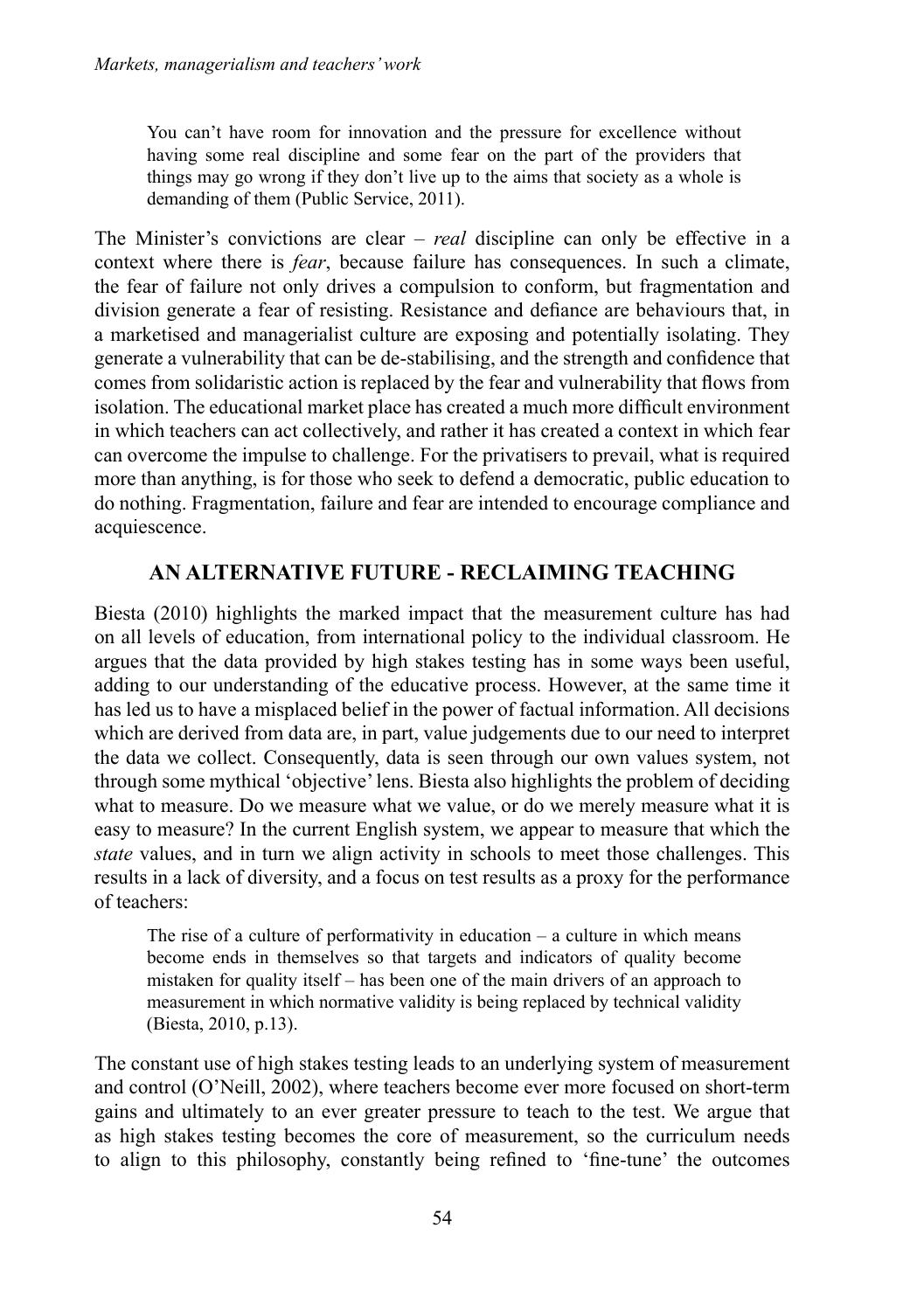gained from tests. A broad curriculum and assessment regime cannot exist alongside simple measurement, as it assumes a range of legitimate perspectives on knowledge, understanding and skills. Wider definitions of the curriculum are not easily measured and compared to allow sorting of students into winners and losers. In summary, the higher the stakes, the more relentless the focus on the target. Testing in turn assumes a simpler form (with exams being exalted as the only truly rigorous assessment) and the curriculum necessarily narrows. What matters is what is measured.

Much of what we describe in this article aligns with a vision of teaching identified by Hargreaves and Fullan (2012) as one based on 'business capital'. This view of education sees the teacher as someone who works hard, but undertakes a task that only requires moderate intellectual and academic ability. Teaching processes and decisions are taken on the basis of numeric data and what has been deemed to work elsewhere, and ultimately comes down to hard work and measureable results. However, as a consequence, teachers are not seen as highly educated professionals and can be dispensed with easily, their places to be filled by others keen to be teachers, '*This is the human widget image of the profession*' (Hargreaves and Fullan, 2012, p. 2). It is based on a 'bring 'em in, burn 'em out' model of teaching with low costs of training, high pay for some, but low pay for the majority and limited long term liabilities (such as pension entitlements). It is a Taylorist model of a teaching driven by a system that seeks to turn a profit from schooling. It is also a model of a profession unlikely to forge a common identity and the notion of an activist profession (Sachs, 2003) from which professional confidence and solidarity might grow.

Is there an alternative? Can systems develop which do not have high stakes testing as their basis for accountability, and for 'sorting' children as they move through the education system? And as a by-product of a different system, can the role of the teacher be enhanced, thereby raising both educational standards and teaching quality? Hargreaves and Fullan (2012) highlight flaws in the U.S. education system, predominantly focused on an overreliance on standardised measurement and a focus on the individual, particularly in relation to issues such as performance related pay. Instead, they argue that the development of meaningful collaboration between teachers, based on developing professional dialogue and the emergence of outstanding teaching, are where high quality education will grow.

Hargreaves, (in Sahlberg, 2010), starts by arguing that many systems, such as those in the USA and England, have now stuck with policies over the past 30 years which have time and again not worked, based around pressure on teachers, increasing political interference and intervention, competition, marketisation and over-testing. After such a long period, these systems still cling to the idea that this is the one best way. Our view is that this is because educational reform has not been driven by what is in the best interests of all children, but by the interests of business and the drive to privatisation.

In contrast, some emerging and rapidly developing economies such as China and Singapore have started down a very different road, with diversified assessment, local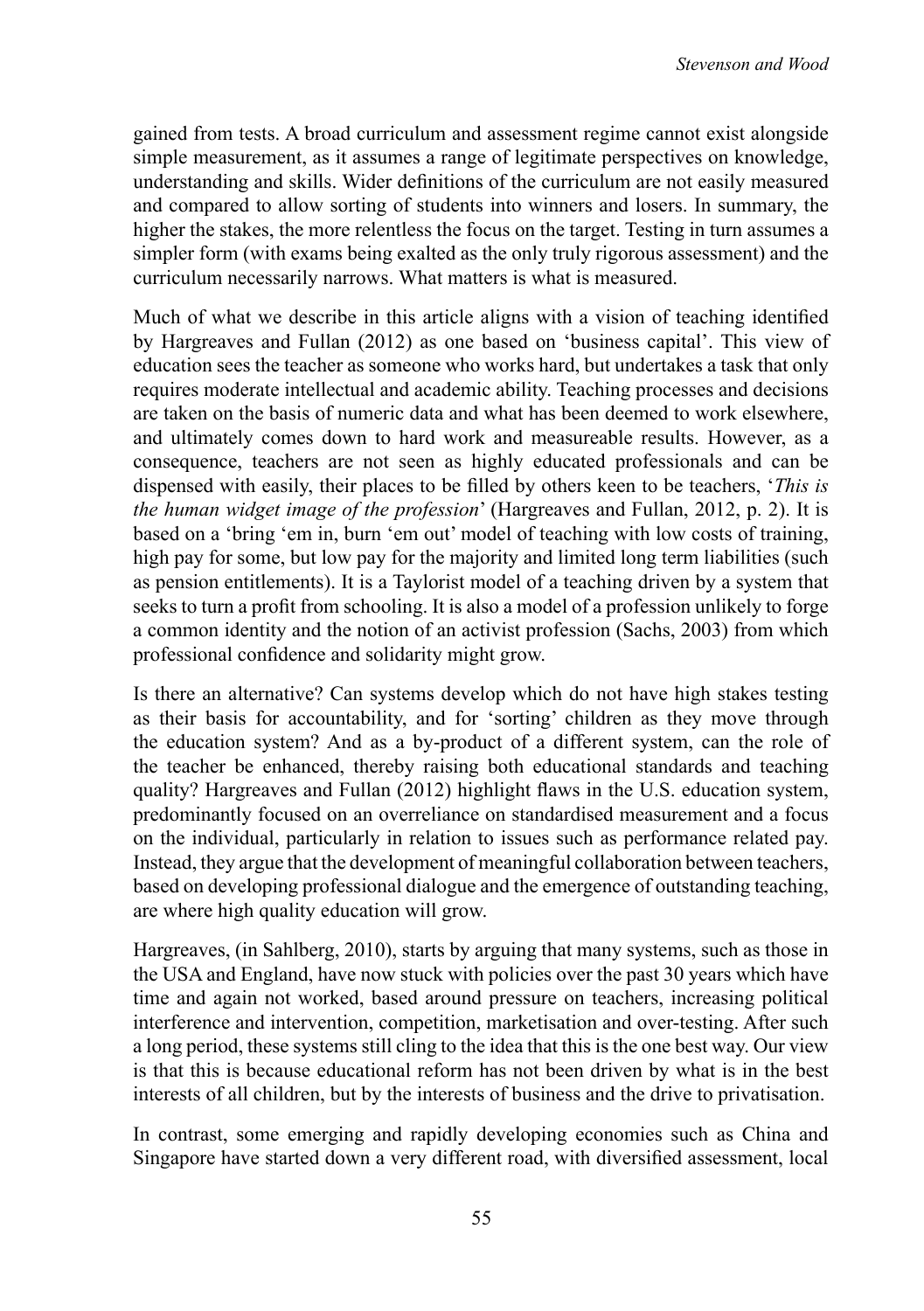autonomy, and innovation and creativity (for example Singapore's 'Teach less, learn more' (Ng, 2008)). Therefore, some countries are already seeing a different future. At the heart of this difference is a varied and authentic assessment regime. In Finland, children do not have any work graded, even internally, until the age of 12, and the only high-stakes tests they face are taken at the age of 18, the results of which are used for determining university entry. However, even here, testing results are not used to hold teachers to account, they are the responsibility of the students who have taken them. In both Finland and Singapore, teachers are held in high esteem, are seen as central to the social and economic development of the nations and work in collaboration as highly skilled professionals to improve the education of the children with whom they work. Trust, professionalism and essentially dialogic systems lead to high comparative international educational outcomes. High stakes testing has either no place or is declining in these systems. There is a conscious focus on the quality and development of learning, as opposed to cramming students through high stakes testing. Accountability still exists but is attained through dialogue and support for teachers. Markets have no place, and consequently there is no need for large scale measurement to feed into systems of 'choice'. The hand whose invisibility hides a powerful pressure to control, potentially becomes transformed into a helping hand focused on support and achievement for all.

What becomes apparent is that there are diverging paths in the rapidly globalising education policy environment. Some systems become dominated by business capital models, creating ever more elaborate accountability systems fed by constant 'measurement' of teachers and students, and which make use of high stakes testing, an ever expanding and valuable industry to a burgeoning private sector. As this inevitably leads to criticism of standards and the quality of education, however narrowly defined, the professional standing of teachers is diminished. As such, marketised systems slowly spin into spirals of decline. England is in the vanguard of this tradition.

The alternative future is one which sees the professional capital of teachers as a driver for improvement and incremental change. Such change is also based on the foundation of education being seen as a social good, as opposed to an economic opportunity. In this alternative system, the focus is on learning, leading to a spectrum of assessment types which have an authentic character, and which perversely will have greater utility in the wider world beyond school. It is in this wider debate concerning the nature of assessment, and its relationship to both management of education and the marketisation of schooling, that high stakes testing exists.

Given the dominance of the business capital model within the English school system, it is difficult to envisage the circumstances in which the trajectory of current policy may be interrupted, let alone reversed. Moreover, as we have argued in this article, the combination of failure, fragmentation and fear are intended to undermine the solidarities that might offer resistance to this agenda. However, our belief is that such possibilities exist. The drive to an intense market model in schools, underpinned by relentless high stakes testing, is one that is often challenged by teachers and indeed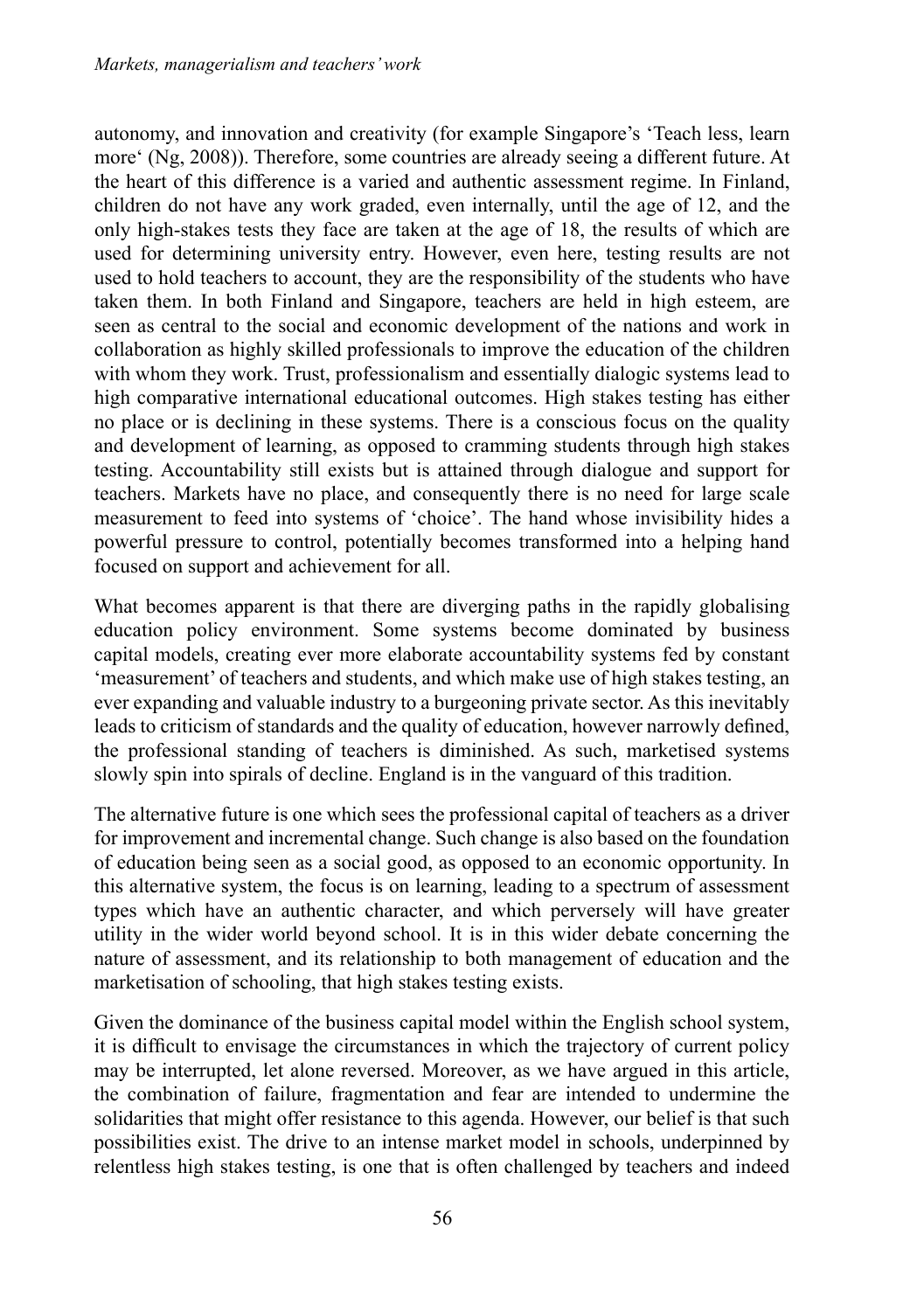parents (Stevenson and Gilliland forthcoming). By its nature, such resistance is often issue-focused and isolated. However, there is the possibility that as the break-up of the public education system in England continues apace diverse loci of dissent overcome, their historic divisions and alliances of resistance begin to coalesce. At this point, new possibilities emerge.

#### **References**

- Adam Smith Institute. (1984). *Omega Report: Education policy*. London: Adam, Smith Institute.
- Amrein, A.L. and Berliner, D.C. (2002). High-stakes testing, uncertainty, and student learning. *Education Policy Analysis Archives*, 10(18). Retrieved on 10th July 2013 from: http://epaa.asu.edu/epaa/v10n18/
- Apple, M.W. (2000). *Official knowledge: Democratic education in a Conservative age*. London: Routledge.
- Bach, S., Kessler, I. & Heron, P. (2006). Changing job boundaries and workforce reform: The case of teaching assistants. *Industrial Relations Journal*, 37(1), 2–21.
- Ball, S.J. (1990). *Politics and policy making in education*. London: Routledge.
- Ball, S. J. (2003). The teacher's soul and the terrors of performativity. *Journal of Education Policy* 18(2), 215-228.
- Ball, S.J. (2008). T*he education debate: Policy and politics in the 21st Century*. Bristol: Education Policy Bristol: Policy Press.
- Benn, C. & Chitty, C. (1997). *Thirty years on is comprehensive education alive and well or struggling to survive?* London: Penguin.
- Biesta, G.J.J. (2010). *Good education in an age of measurement: Ethics, politics, democracy*. Boulder: Paradigm Publishers.
- Braverman, H. (1974). *Labor and monopoly capital: The degradation of work in the twentieth century*. New York: NYU Press.
- Brooks, J. S. (2005). *The dark side of school reform: Teaching in the space between reality and utopia*. Lanham, MD: Rowman & Littlefield Publishing Group.
- Carter, B. (1997a). The restructuring of teaching and the restructuring of class. British *Journal of Sociology of Education*, 18(2), 201-215.
- Carter, B. (1997b). Restructuring state employment: Labour and non labour in the capitalist state. *Capital & Class*, 63, 65-84.
- Carter, B. & Stevenson, H. (2012). Teachers, Workforce Remodelling and the Challenge to Labour Process Analysis. *Work, Employment and Society*, 26(3), 481-496.
- Carter, B., Stevenson, H. & Passy, R. (2010). I*ndustrial Relations in Education: Transforming the School Workforce*. London: Routledge.
- Chamberlin, R., Wragg, T., Haynes, G. & Wragg, C. (2002). Performance-related pay and the teaching profession: a review of the literature. *Research Papers in Education*, 17(1), 31-49.
- Chitty, C. (2013). *New Labour and secondary education 1994-2010*. London: Palgrave.
- Clarke, J., Gewirtz, S. & McLaughlin, E. (Eds.). (2000). *New managerialism, new welfare?* London: Sage.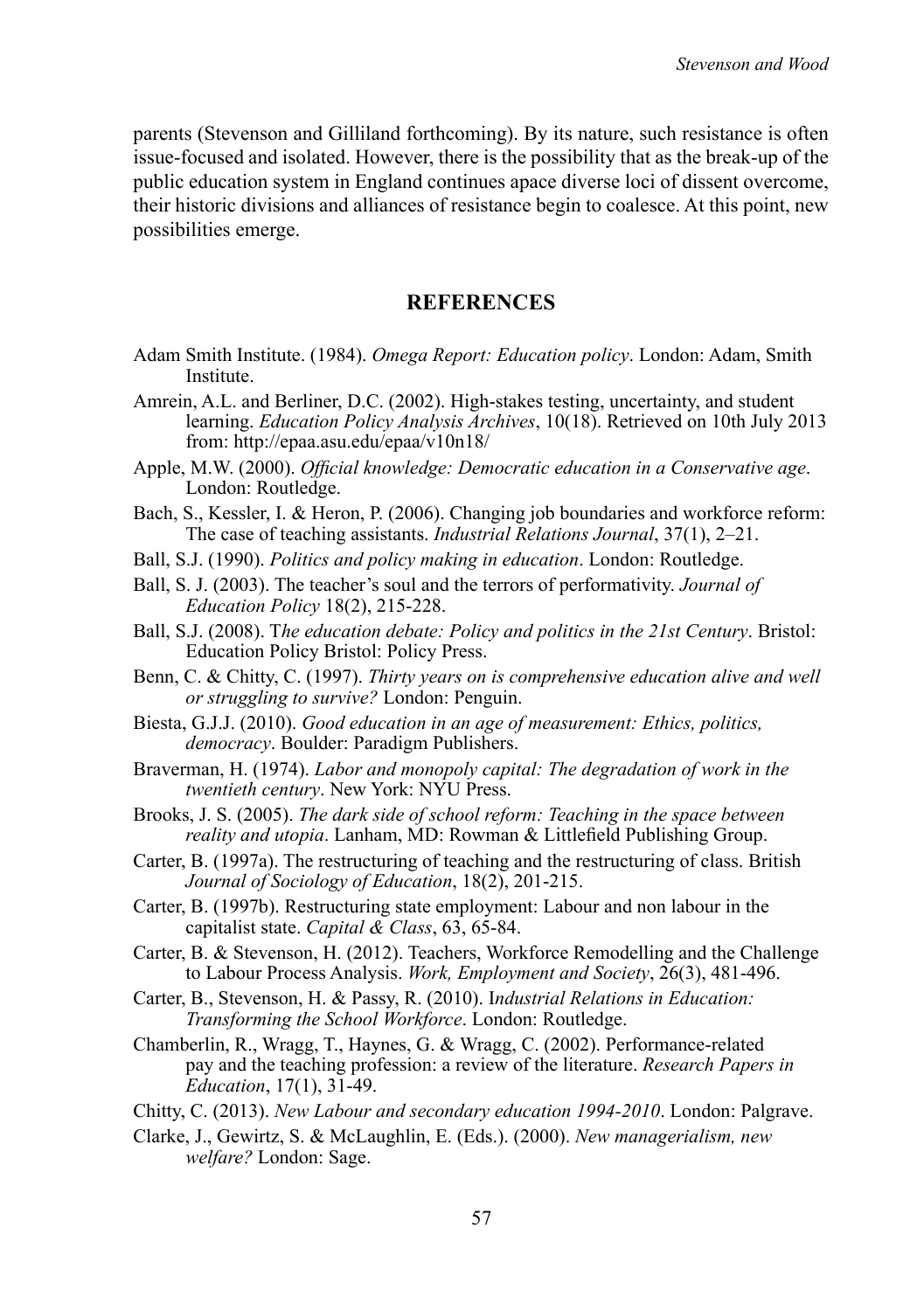Connell, R. (1985). *Teachers' Work*. London: HarperCollins.

- DfE (2013). Free Schools available at *Department for Education: Schools Leadership and Governance*. Retrieved on 10th September 2013 from: http://www.education. gov.uk/schools/leadership/typesofschools/freeschools
- Ealing Gazette (2013). Strike action suspended at Alec Reed Academy. Retrieved on 10th July 2013 from: http://www.ealinggazette.co.uk/ealing-news/local-ealingnews/2013/03/13/strike-action-suspended-at-alec-reed-academy-64767-32981726/
- Ford, H. (1922). *My life and work: an autobiography*. Reprinted 2009. CreateSpace Independent Publishing Platform (https://www.createspace.com/).
- Ferlie, E., Ashburner, L., Fitzgerald, L. & Pettigrew, A. (1996). *The New Public Management in Action*. Oxford: Oxford University Press.
- Friedman, M. & Friedman, R. (1980). *Free to Choose*. London: Thomson Learning.
- Gamble, A. (1988). *The free economy and the strong state: the politics of Thatcherism*. London: Macmillan.
- Gewirtz, S. (2001). *The Managerial school: post-welfarism and social justice in education*. London: Routledge.
- Gillard, D. (2010). The Great Debate 1976 available at *Education in England*. Retrieved on 10th July 2013 from: http://www.educationengland.org.uk/documents/ speeches/1976ruskin.html
- Gillard, D. (2011). Education in England: a brief history available at *Education in England*. Retrieved on 10th July 2013 from: www.educationengland.org.uk/ history
- Goodrich, C. (1920). *The frontier of control: a study in British workshop politics*. Reprinted 1975, London: Pluto Press.
- Gough, I. (1983). Thatcherism and the welfare state in S. Hall and M. Jacques (Eds). *The Politics of Thatcherism* (pp. 159-163). London: Lawrence and Wishart.
- Guardian online. (2012). The expensive Free Schools nobody wants. Retrieved from: http://www.guardian.co.uk/education/2012/jul/09/free-schools-academiesopposition [10 July 2013]
- Guardian online. (2013a). Ofqual describes Michael Gove's A-level and GCSE reforms as 'challenging'. Retrieved on 10th July 2013 from: http://www.guardian.co.uk/ education/2013/mar/22/michael-gove-a-level-gcse-reforms-described-challengingby-ofqual
- Guardian online. (2013b). Secret teacher: my NQT year was made unbearable by bullying. Retrieved on 10th July 2013 from: http://www.guardian.co.uk/teachernetwork/teacher-blog/2013/feb/09/nqt-bullying-secret-teacher
- Guardian. (2013c). Secret teacher: Ofsted framework produces too many teacher casualties. Retrieved on 10th July 2013 from: http://www.guardian.co.uk/teachernetwork/teacher-blog/2013/jun/29/secret-teacher-ofsted-framework-casualties
- Hargreaves, A. & Fullan, M. (2012). *Professional Capital: Transforming Teaching in Every School*. London: Routledge.
- Hood, C. (1991). A public management for all seasons? *Public Administration*, 69(1), 3-19.
- Howie, S. (2012). High-stakes testing in South Africa: friend or foe? Assessment in Education: Principles, *Policy and Practice*, 19(1), 81-98.
- Ingersoll, R. (2003). *Who controls teachers' work: Power and accountability in America's schools*. Harvard: Harvard University Press.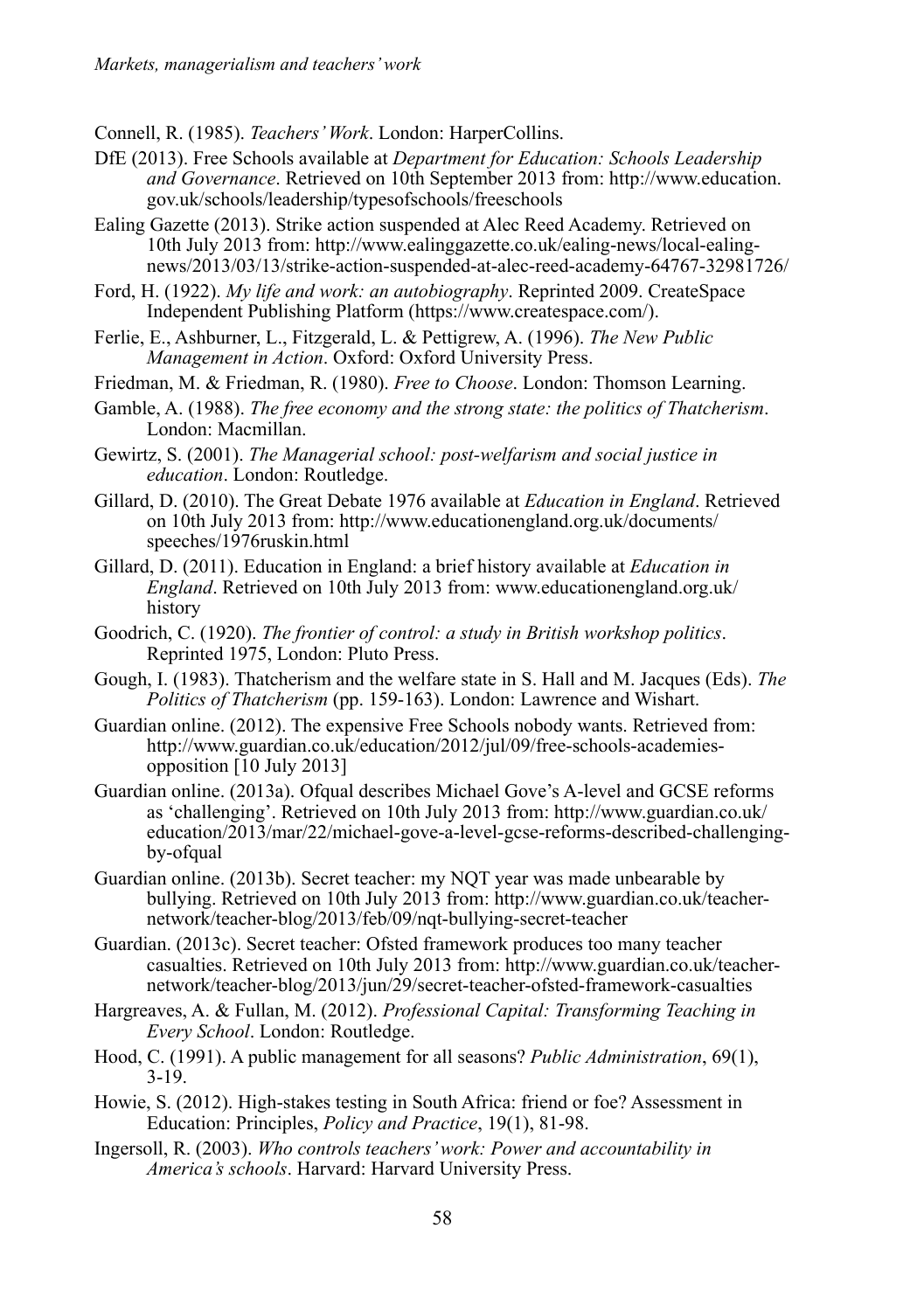- Klenowski, V. & Wyatt-Smith, C. (2012). The impact of high-stakes testing: the Australian story. *Assessment in Education: Principles, Policy and Practice*, 19(1), 65-79.
- *LA Times.* (2012). API Rankings Stripped from 23 California Schools. Retrieved on 20th March 2013 from: http://articles.latimes.com/2012/oct/28/local/la-me-testscheating-20121029
- Levačić, R. (1990). Evaluating Local Management of Schools: Methodology and Practice. *Financial Accountability and Management*, 6(3), 209-227.
- Lowe, R. (2007). *The death of progressive education: How teachers lost control of the classroom*. London: Routledge.
- Marshall, T.H. (1950). *Citizenship and social class, and other essays*. Cambridge: Cambridge University Press.
- NCEE (1983). *A Nation at Risk: The Imperative for Educational Reform*. Retrieved on 10th September 2013 from: http://datacenter.spps.org/uploads/sotw\_a\_nation\_at\_ risk\_1983.pdf
- Ng, P.T. (2008). Educational reform in Singapore: from quantity to quality. *Educational Research for Policy and Practice*, 7(1), 5-15.
- National Union of Teachers. (2013). *School pay policies: NUT commentary on NAHT model pay policy*. Retrieved on 10th July 2013 from: http://www.teachers.org.uk/ files/nut-commentary-on-naht-model-pay-policy.pdf
- Ofqual. (2012). GCSE English 2012 from *Ofqual: Office of Qualification and Examinations Regulation*. Retrieved on 20th March 2013 from: http://www. ofqual.gov.uk/files/2012-11-02-gcse-english-final-report-and-appendices.pdf
- Ofqual. (2013). GCSE reform: Strengthening and reforming GCSEs from *Ofqual: Office of Qualification and Examinations Regulation*. Retrieved on 20th March 2013 from: http://ofqual.gov.uk/qualifications-and-assessments/qualification-reform/ gcse-reform/ .
- Ofsted online. (2012a). Ofsted announces scrapping of 'satisfactory' judgement in move designed to help improve education for millions of children from *Ofqual*: *Office of Qualification and Examinations Regulation*. Retrieved on 10th July 2012 from: http://www.ofsted.gov.uk/news/ofsted-announces-scrapping-of- %E2%80%98satisfactory%E2%80%99-judgement-move-designed-help-improveeducation-for-mill
- Ofsted online. (2012b). Leading the system: A speech given by Sir Michael Wilshaw, Her Majesty's Chief Inspector, to the ASCL conference on 22 March 2012 from *Ofqual: Office of Qualification and Examinations Regulation*. Retrieved 10th July 2013from: http://www.ofsted.gov.uk/resources/leading-system-speech
- O'Neill, O. (2002). *BBC Reith Lectures 2002: A Question of Trust*. Retrieved on 10th July 2013from: http://www.bbc.co.uk/radio4/reith2002
- Ozga, J. (2009). Governing Education through Data in England: From Regulation to Self-Evaluation. *Special Issue of Journal of Education Policy*, 24(2), 149-163.
- Ozga, J., & Lawn, M. (1981). *Teachers, professionalism and class: A study of organized teachers*. London: Falmer Press.
- Perryman, J. (2006). Panoptic performativity and school inspection regimes: disciplinary mechanisms and life under special measures. *Journal of Education Policy*, 21(2), 147-161.
- Public Service. (2011). *Public Servants need discipline and fear*. Retrieved on 10th July 2013 from: http://www.publicservice.co.uk/news\_story.asp?id=17040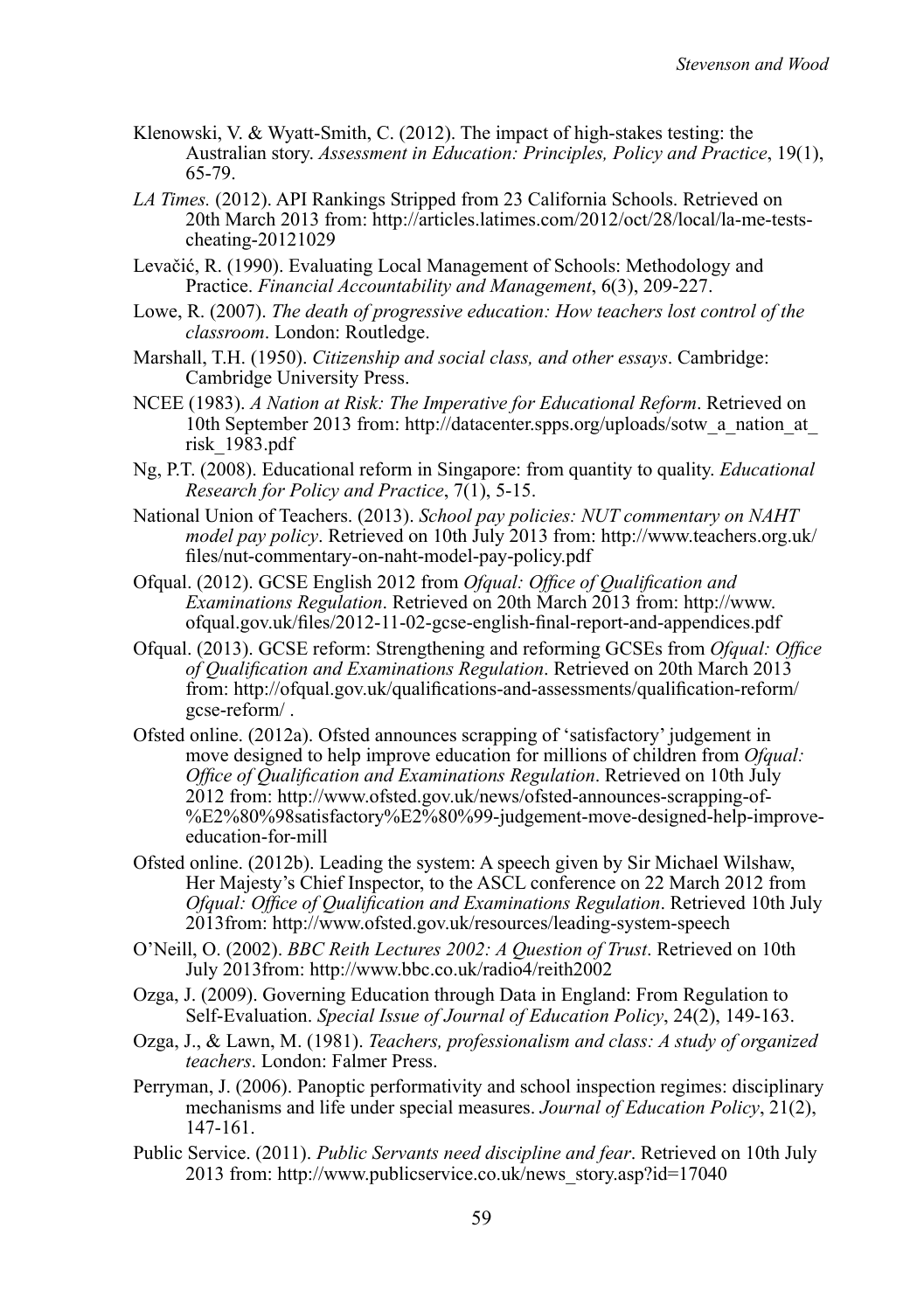- Reid, A. (2003). Understanding teachers' work: is there still a place for labour process theory. *British Journal of Sociology of Education*, 24(5), 559-573.
- Richards, C. (2012). Ofsted Inspection Inspected: an examination of the 2012 framework for school inspection and its accompanying evaluation schedule. *Forum: promoting 3-19 comprehensive education*, 54(2), 247-272.
- RIG. (2005). *STRB: Advice to the Rewards and Incentive Group*. London: DfES.
- Rizvi, F., & Lingard, B. (2010). *Globalizing education policy*. London: Routledge.
- Sachs, J. (2003). *The activist teaching profession*. Buckingham: Open University Press.
- Sahlberg, P. (2010). *Finnish Lessons: What Can the World Learn from Educational Change in Finland?* New York: Teachers' College Press.
- Simon, B. (1987). Lesson in Elitism. *Marxism Today*, September, 12-17.
- Simon, B. (1988). *Bending the rules: the Baker reform of education*. London: Lawrence and Wishart.
- Smyth, J. (1993). *A socially critical view of the self-managing school*. Brighton: FalmerPress.
- Smyth, J. (2001). *Critical politics of teachers' work: An Australian perspective*. New York: Peter Lang.
- Smyth, J., Dow, A., Hattam, R., Reid, A. & Shacklock, G. (2000). *Teachers' work in a globalising economy*. London: Falmer Press.
- Stevenson, H. (2007). A case study in leading schools for social justice: when morals and markets collide. *Journal of Educational Administration*, 45 (6), 769-781.
- Stevenson, H. (2011). Coalition education policy: Thatcherism's long shadow. *Forum: for promoting 3-19 comprehensive education*, 53 (2), 179-194.
- Stevenson, H. & Gilliland, A. (forthcoming). Natural allies? Understanding teacherparent alliances as resistance to neo-liberal school reform. *Leadership and Policy in Schools*.
- STRB (2012). *The School Teachers' Review Body Twenty-First Report 2012*. Retrieved on 10th March 2013 from: https://www.education.gov.uk/publications/ eOrderingDownload/CM%208487.pdf [10 March 2013]
- Taubman, P. (2009). *Teaching By numbers: Deconstructing the discourse of standards and accountability in education*. London: Routledge.
- Taylor, F. W. (1914). *The principles of scientific management*. London: Harper.
- Times Educational Supplement (2013). *Teach First survey reveals dark side of schools*. Retrieved on 10th July 2013 from: http://www.tes.co.uk/teaching-resource/Teach-First-survey-reveals-dark-side-of-schools-6317703/
- West, A. (2010). High stakes testing, accountability, incentives and consequences in English schools. *Policy and Politics*, 38(1), 23-39.
- West, A., Hind, A. & Pennell, H. (2004). School admissions and "selection" in comprehensive schools: policy and practice. *Oxford Review of Education*, 30(3), 347-369.
- West, A., Ingram, D. & Hind, A. (2006). Skimming the cream? Admissions to charter schools in the US and autonomous schools in England. *Educational Policy*, 20(4), 615-639.